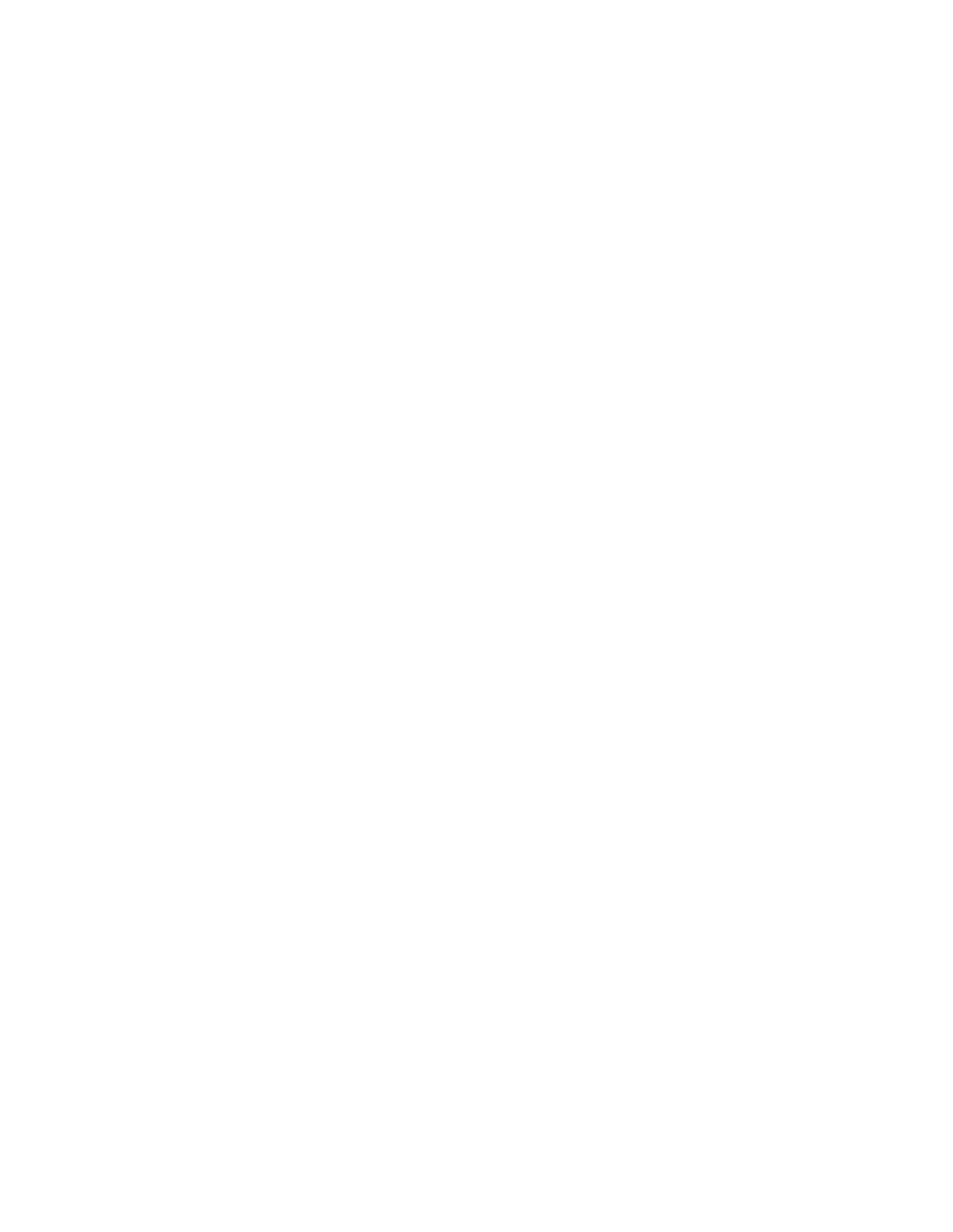

# **FEE**

The Fédération des Experts Comptables Européens (FEE) is the representative organisation for the accountancy profession in Europe. FEE's membership consists of 44 professional institutes of accountants from 32 countries. FEE member bodies represent more than 500,000 accountants in Europe.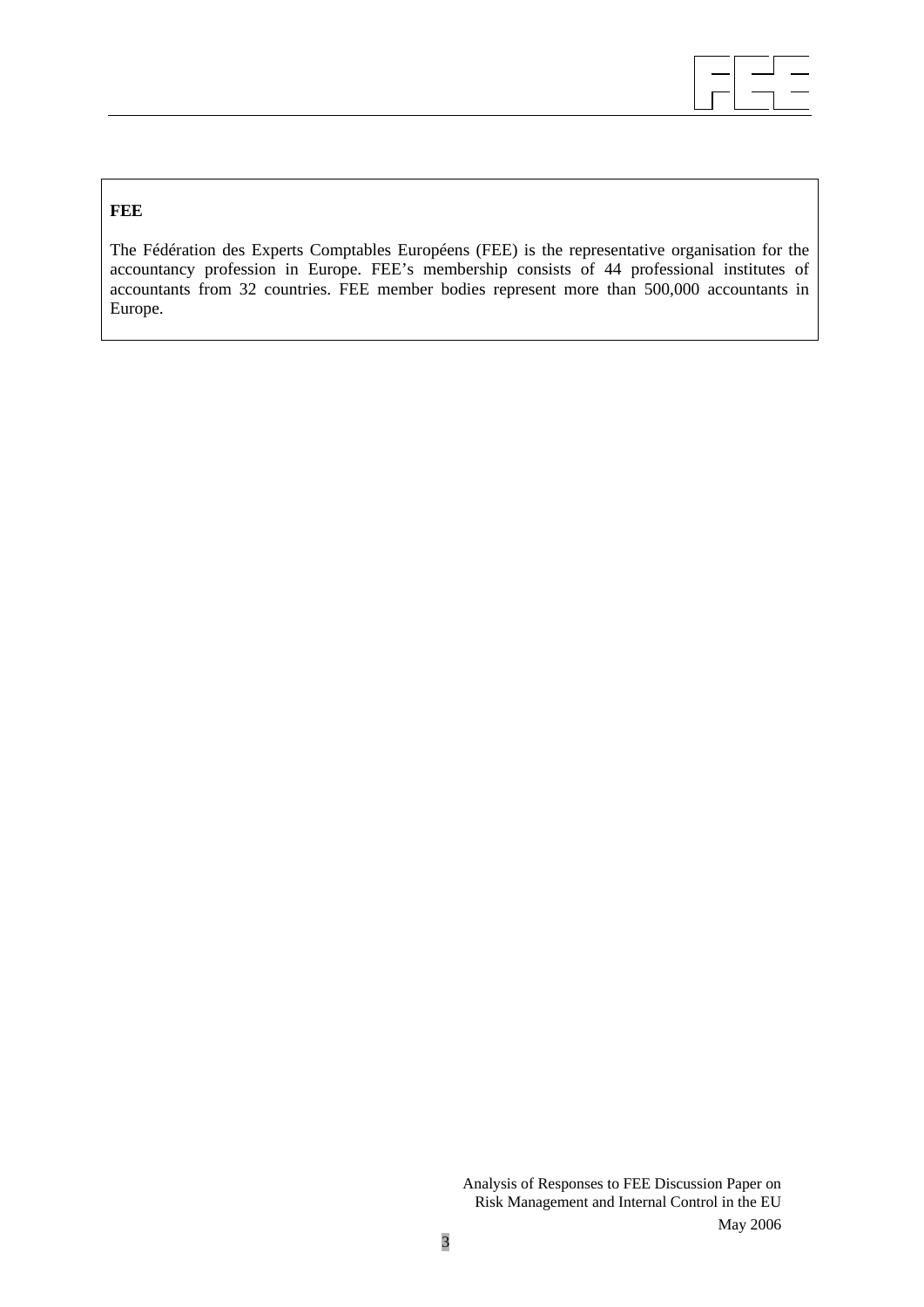#### $\overline{\phantom{a}}$  $\overline{\phantom{a}}$  $\overline{\phantom{a}}$

# **PURPOSE OF THIS COMMENT PAPER**

FEE published a Discussion Paper in March 2005, "Risk Management and Internal Control in the EU", with a view to inviting comment from audit firms, professional accountancy bodies, national auditing standard setters, the International Audit and Assurance Standards Board (IAASB), companies and other interested stakeholders.

FEE has summarised the responses to the Discussion Paper in this paper and commented on these where we thought it necessary to clarify the position. The summary of the responses is presented in this report in order to provide conclusions on each of the questions. The conclusions have been developed based on the comments received, discussions at the FEE Forum on Risk Management and Internal Control of 25 October and further reflections within FEE since the publication of the Discussion Paper. The summary of the responses is condensed and should be read in connection with the individual responses available on the FEE website ([www.fee.be\)](http://www.fee.be/). This summary report is expected to be useful to policy makers, standard setters and regulators in the context of obtaining wider experience for the potential development of proposed policies in the area of risk management and internal control. This report should also be a valuable tool for business, investors and the accounting profession, be it at national or international level, when responding to any proposals or new codes, rules, regulations and standards.

It will also be clear that the debate on risk management and internal control remains on the corporate governance agenda for the time being and that practical experience of various approaches continues to evolve. For example:

- Since the issuance of the FEE Discussion Paper in March 2005, the European Union legislative initiatives related to risk management and internal control, including the Statutory Audit Directive and the amendments to the Fourth and Seventh Directives, have been finalised and will need to be implemented by European Union Member States in the near future;
- Some European Union Member States have taken further steps during the last year to amend their laws, regulations, codes or practices in the area of risk management and internal control.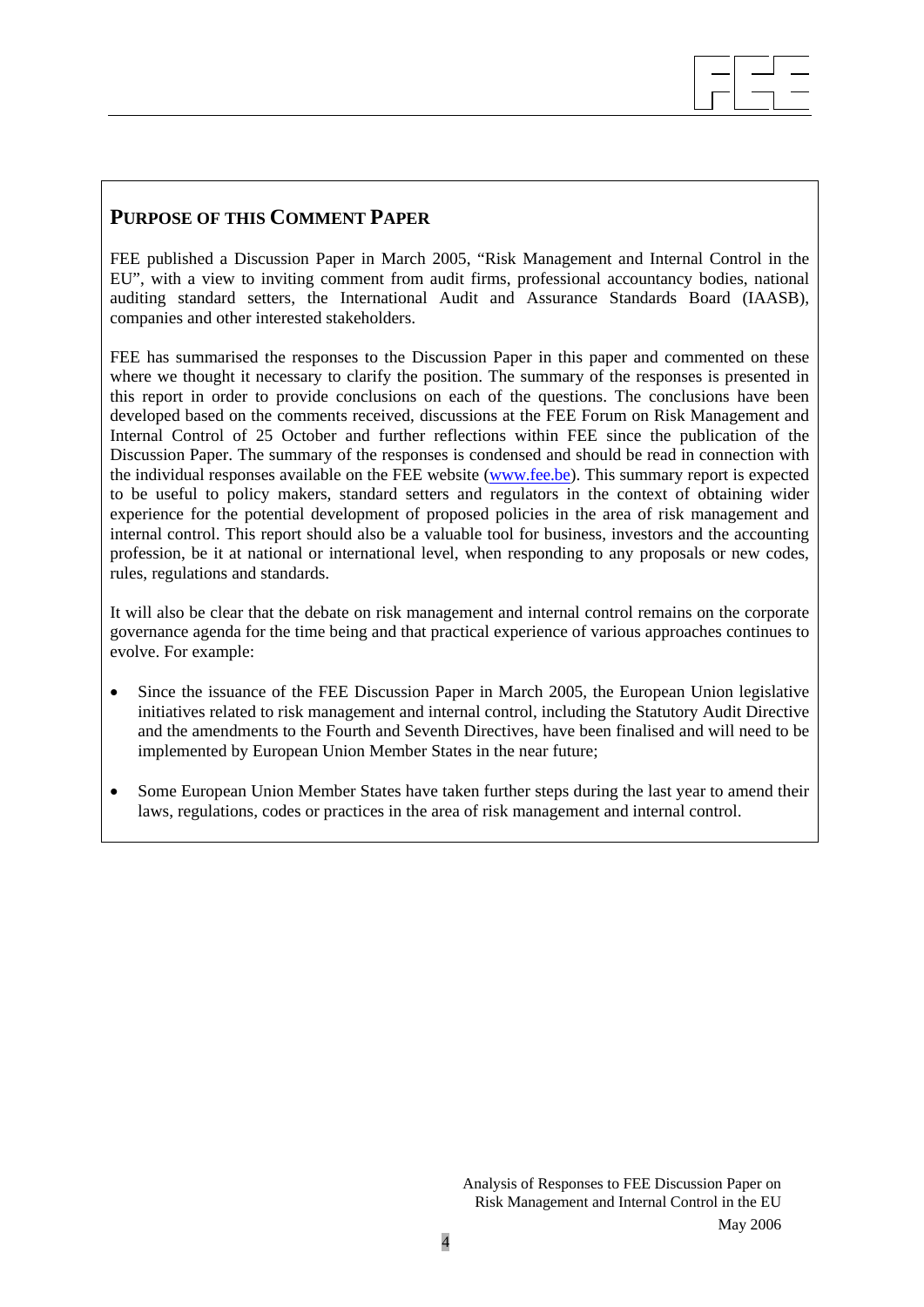Comments were submitted by<sup>[1](#page-4-0)</sup>:

# *Professional accounting bodies*

- Chartered Institute of Management Accountants (CIMA) (UK)
- Compagnie Nationale des Commissaires aux Comptes (CNCC) Conseil Supérieur de l'Ordre des Experts-Comptables (CSOEC) (France)

 $\overline{\phantom{a}}$  $\overline{\phantom{a}}$  $\overline{\phantom{a}}$ 

- Foreningen af Statsautoriserede Revisorer (FSR) (Denmark)
- Institut des Réviseurs d'Entreprises (IRE) (Belgium)
- Institute of Chartered Accountants of Scotland (ICAS) (UK)
- International Federation of Accountants (IFAC) Professional Accountants in Business Committee (PAIB)
- Royal NIVRA (Netherlands)

#### *Auditors*

- Auditor General Victoria (Australia)
- Deloitte Touche Tohmatsu
- Ernst & Young
- Grant Thornton (UK)
- KPMG LLP (UK)
- PricewaterhouseCoopers

### *Companies and their representative organisations*

- Confederation of British Industry (CBI) (UK)
- European Association for Listed Companies (EALIC)

#### *Standard Setters and Regulators*

- International Federation of Accountants International Auditing and Assurance Standards Board (IAASB) Steering Committee
- German Accounting Standards Committee (GASC) (Germany)
- Instituto de Contabilidad y Auditoria de Cuentas (ICAC) (Spain)

#### *Risk managers and internal auditors*

- Association of Insurance and Risk Managers (AIRMIC) Institute of Risk Management (IRM) Federation of European Risk Management Associations (FERMA) (UK)
- European Confederation of Institutes of Internal Auditing (ECIIA)
- Robert J. Martin (Aon Limited) (UK)

No written responses were received from investors and analysts. Policy makers, standard setters and regulators would also have to involve them when developing potential policies in the area of risk management and internal control.

<span id="page-4-0"></span><sup>&</sup>lt;u>.</u> 1 The summary in this report was made by FEE's Working Group on Internal Control, with emphasis on the comments addressing the substantial issues in the discussion paper. Individual respondents may have emphasised other aspects than those mentioned in the summary.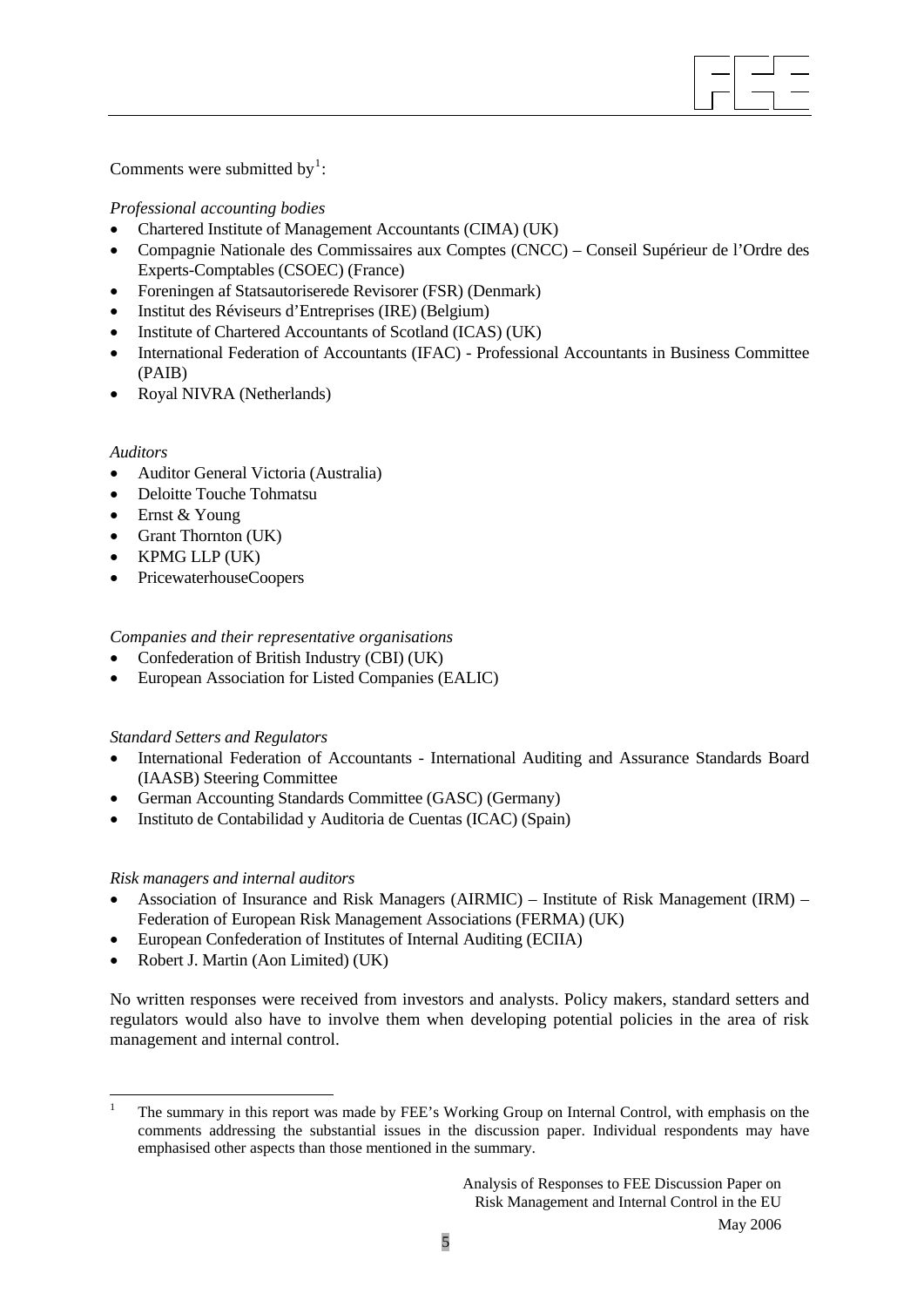# **CONTENTS**

| Purpose of this Comment Paper |                                                      |    |
|-------------------------------|------------------------------------------------------|----|
|                               | 1. Executive summary                                 | 7  |
|                               | 2. General comments                                  | 8  |
|                               | 3. The case for risk management and internal control | 10 |
|                               | 4. Overriding principles                             | 13 |
|                               | 5. Issues to be addressed                            | 15 |
|                               | 6. Regulatory options and proposals                  | 19 |
|                               | 7. External assurance                                | 25 |

 $\overline{\phantom{a}}$  $\overline{\phantom{a}}$  $\overline{\phantom{a}}$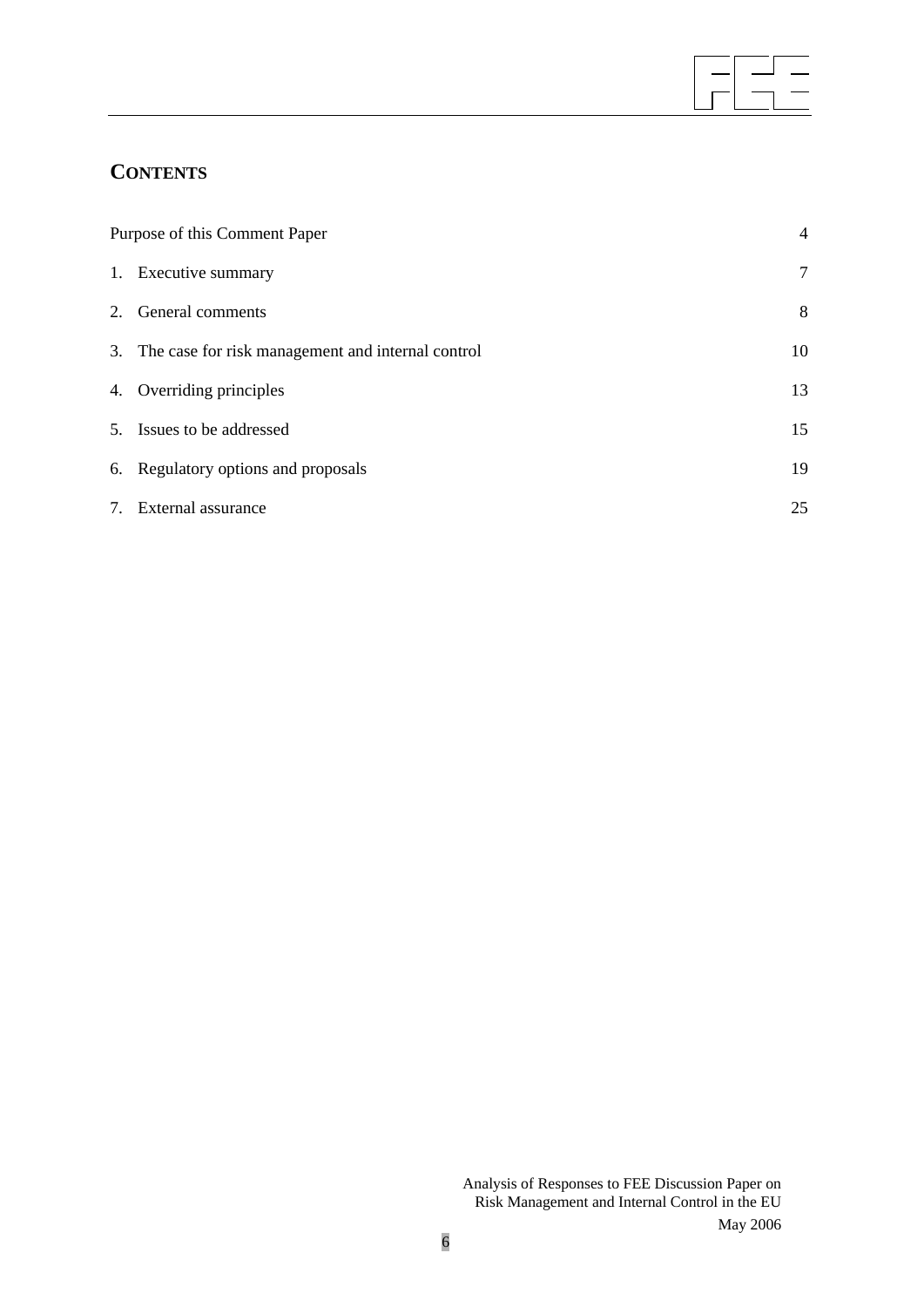# **1. EXECUTIVE SUMMARY**

This FEE paper sets out the views of a number of respondents, including audit firms, professional accountancy bodies, companies and their representative organisations, risk management organisations, internal auditors, the IAASB and the International Federation of Accountants Professional Accountants in Business Committee (PAIB), on the issues raised in the FEE Discussion Paper on "Risk Management and Internal Control in the EU" published in March 2005. It provides conclusions based on these comments and further reflections.

 $\overline{\phantom{a}}$  $\overline{\phantom{a}}$  $\overline{\phantom{a}}$ 

The views of FEE were generally consistent with considerations expressed by:

- (a) Participants at the event held by FEE in October 2005 to discuss the issue of risk management and internal control; and
- (b) The European Corporate Governance Forum in its annual report for 2005. The Forum keeps close track of the developments in the field of risk management and internal control.

Generally, the respondents welcomed the FEE Discussion Paper. However, on a number of FEE proposals, the respondents showed a diversity of views:

- Respondents agreed that it was not desirable to introduce a European equivalent of Section 404 of the Sarbanes-Oxley Act, although Europe should learn from the US experience;
- They also generally agreed that it is not necessary to develop an EU Framework for internal control;
- There is agreement on the idea that a company should keep proper accounting records and that the law should make it mandatory;
- The FEE regulatory principles and the principles of disclosure were broadly supported;
- A majority of respondents are in favour of an evolutionary approach to any further regulation, and support the need for high level criteria to provide meaningful descriptions of internal control and risk management as envisaged by the amendments of the Fourth and Seventh Directives;
- There are divided views on whether it is necessary to focus only on listed companies; and
- Most respondents confirmed their understanding that an audit is designed to express an opinion on financial statements and does not provide specific assurance on internal control. There were divided views on other assurance issues.

It should be noted that participants at the FEE event included a broader range of backgrounds and experience than respondents to the FEE Discussion Paper. Participants included individuals from the business and investor communities from a number of European Union Member States, as well as the auditing profession. Membership of the European Corporate Governance Forum is similarly broadly based.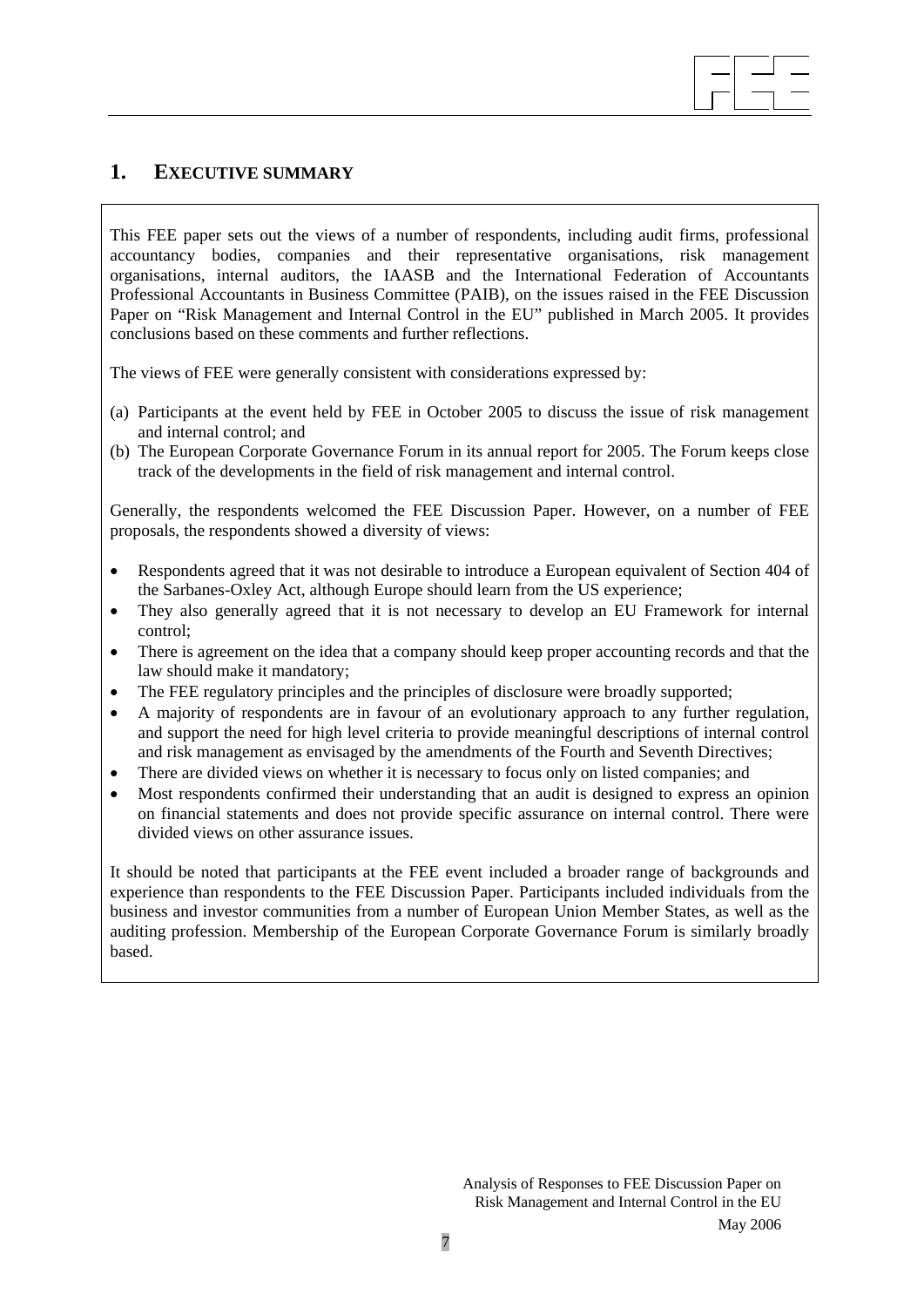

# **2. GENERAL COMMENTS**

All respondents were broadly in favour of the views set out in the FEE Discussion Paper on Risk Management and Internal Control in the EU and they offered a lot of valuable, positive comments. A limited range of respondents volunteered different views as discussed in further detail in the detailed responses to the questions.

The main views are identified in the Executive Summary. Looking to the future, it is suggested that:

- The debate on risk management and internal control needs to remain open for the time being. particularly in view of the differences between the US and the European approaches;
- Practical experience of various approaches on risk management and internal control continues to evolve resulting in a need to review how these approaches work in practice; and
- There is a need to consider the scope for greater convergence.

In this respect, it is also significant to refer to the discussions at the FEE Forum on Risk Management and Internal Control in the EU of [2](#page-7-0)5 October 2005<sup>2</sup>. This event attracted over a hundred participants representing a wide range of stakeholders from regulatory, business, investor and auditing spheres.

The discussions at the FEE Forum emphasised the following ideas:

- The European Commission will not follow a prescriptive approach, which is welcomed;
- A broad-based approach to internal control which does not focus solely on financial reporting controls is widely supported;
- It is right to carry out a cost/benefit analysis and to take care about unintended consequences of prescriptive regulations;
- There is no evidence of demand for public reports on effectiveness of internal control in Europe;
- Investors were more interested in descriptive material about risk management, which would allow the market to take the lead in developing risk management;
- The US authorities have the possibility to revisit PCAOB Auditing Standard No. 2 and to amend the prescriptive approach within the existing legal framework;
- Legislation on risk management must not cause managers to refrain from accepting risks;
- Further regulation and disclosure will also not stop people who lack integrity from committing crimes;
- Implementing the proposed amendments to the Fourth and Seventh Directives is a national issue but it will be important to look at what solutions will be selected by Member States. Some of them already have very demanding systems (for instance in the Netherlands), others have no requirements as yet. The area of internal control and risk management is fertile ground for convergence within Europe;
- Learning from practical experience of various approaches in risk management and internal control should continue; and
- Financial scandals have previously encouraged regulatory actions. This emphasises the importance of debate and understanding ahead of any potential future scandal. Therefore, the debate on risk management and internal control remains on the agenda.

1

<span id="page-7-0"></span><sup>2</sup> http://www.fee.be/news/default.asp?library\_ref=2&content\_ref=518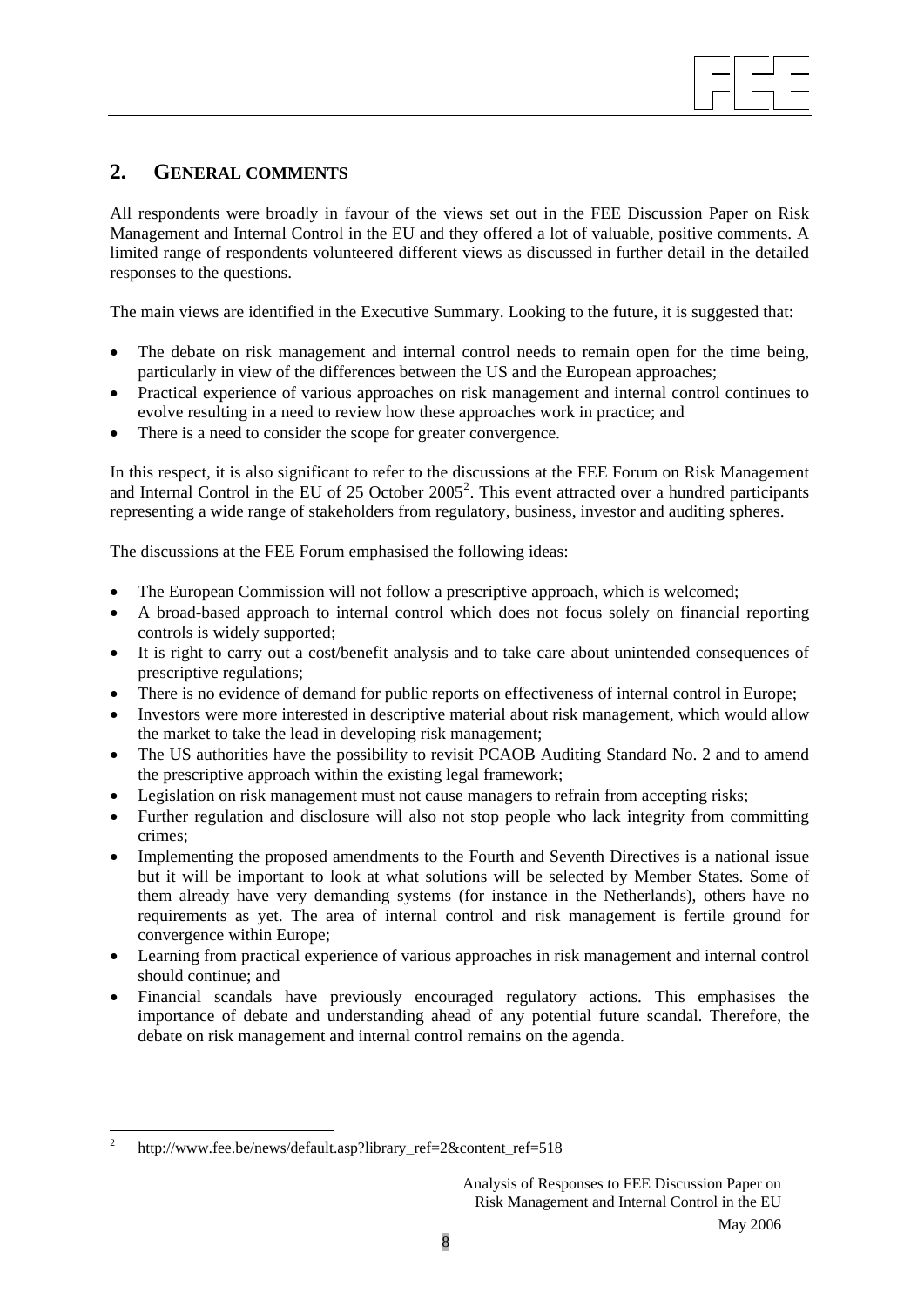It is also worth indicating that the European Corporate Governance Forum which comprises individuals from a broad range of relevant stakeholders across Member States, established by the European Commission decision of 15 October 2004, commented on the FEE event in their Annual Report  $2005^3$  $2005^3$  as follows:

"The Forum also discussed the outcome of the event conference on Risk Management and Internal Control that was organised on 25 October 2005 in Brussels by the European Federation of Accountants (FEE) following its consultation launched in March 2005. The views expressed at the conference supported the Forum's own conclusions. Thus, participants shared the Forum's concerns about the costs of the US approach to internal control and also at the conference no calls were made for the introduction of an effectiveness statement or of public reporting of auditors. However, just as the Forum also the conference participants felt that the work in the field should go on in order to keep close track of the developments."

1

<span id="page-8-0"></span><sup>3</sup> [http://www.europa.eu.int/comm/internal\\_market/company/docs/ecgforum/ecgf-annual-](http://www.europa.eu.int/comm/internal_market/company/docs/ecgforum/ecgf-annual)report-2005\_en.pdf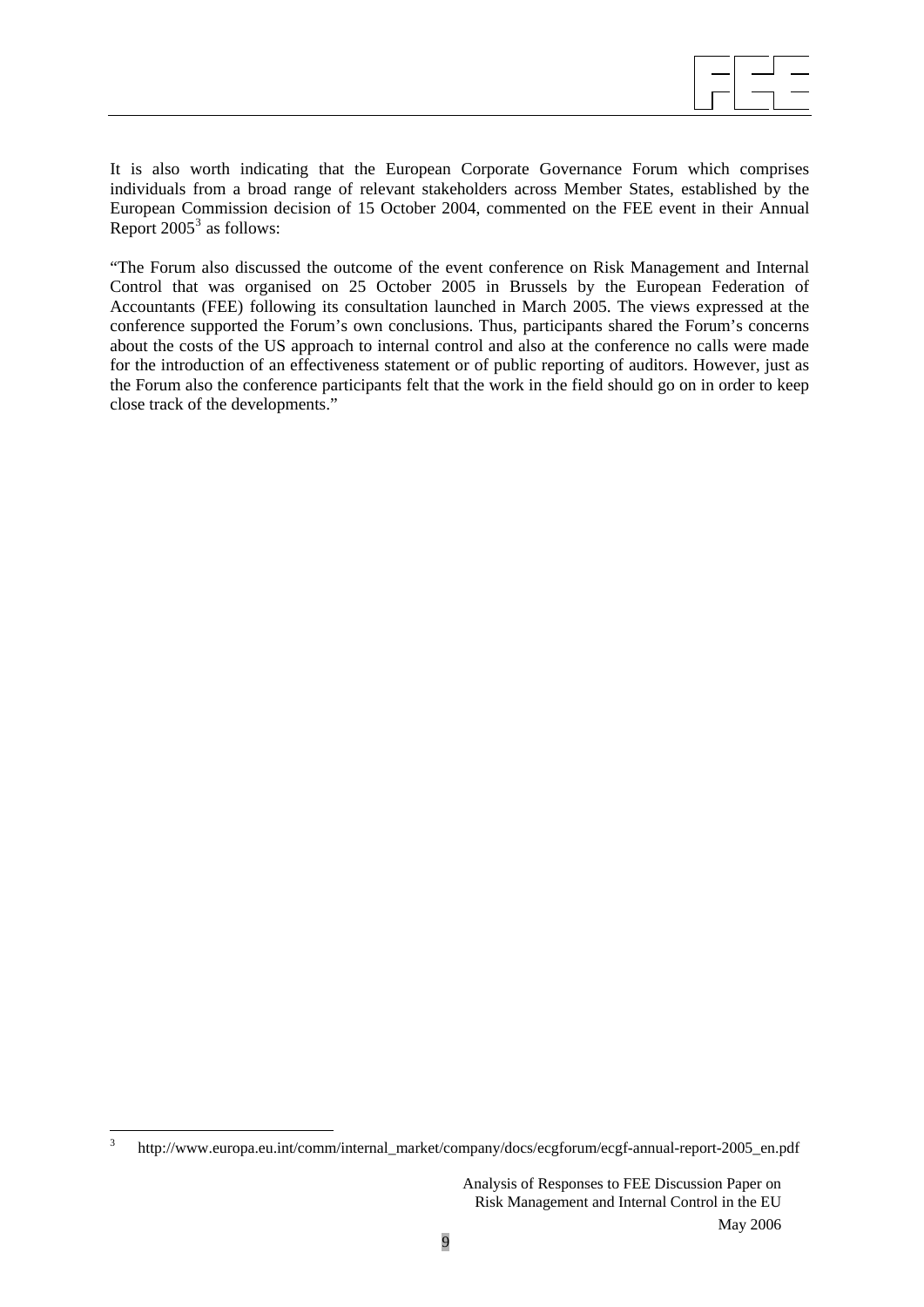

# **3. THE CASE FOR RISK MANAGEMENT AND INTERNAL CONTROL**

#### **Question 1**

**Do you agree with FEE that there is a need to promote discussion and evidence gathering to encourage coordination and convergence of the development of risk management and internal control at EU level? If not, please explain.** 

#### *FEE Discussion Paper*

*Improvements in business risk management and related disclosure have not been and should not be driven by regulatory requirements alone. The introduction of regulatory requirements should be based on proper evidence about the likely costs and benefits.* 

*Many EU Member States have taken initiatives and have introduced requirements on risk management and internal control. However, there is a risk that such national initiatives will work against the integration of capital markets within Europe. Therefore, FEE supports discussion of risk management and internal control at the European Corporate Governance Forum and believes it is desirable that work is done on a European level to develop common overriding principles.* 

#### **Summary of the Responses to Question 1[4](#page-9-0)**

The vast majority of the respondents are of the opinion that there is a need to promote discussion and evidence gathering related to the many different initiatives taken by EU Member States on risk management and internal control. As the systems put in place in different EU Member States vary considerably, there is a need for a sound and common understanding of the current situation in the EU.

This does not mean that there is widespread support for a harmonised system of risk management and internal control in the EU, and for further regulation driven by the European Union. Rather what is important is the dissemination of market based best practice and learning from experience.

#### *FEE Conclusion*

<u>.</u>

*There is strong support for further discussion, evidence gathering and learning from experience in the development of risk management and internal control.* 

<span id="page-9-0"></span><sup>4</sup> The summary in this report was made by FEE's Working Group on Internal Control, with emphasis on the comments addressing the substantial issues in the discussion paper. Individual respondents may have emphasised other aspects than those mentioned in the summary.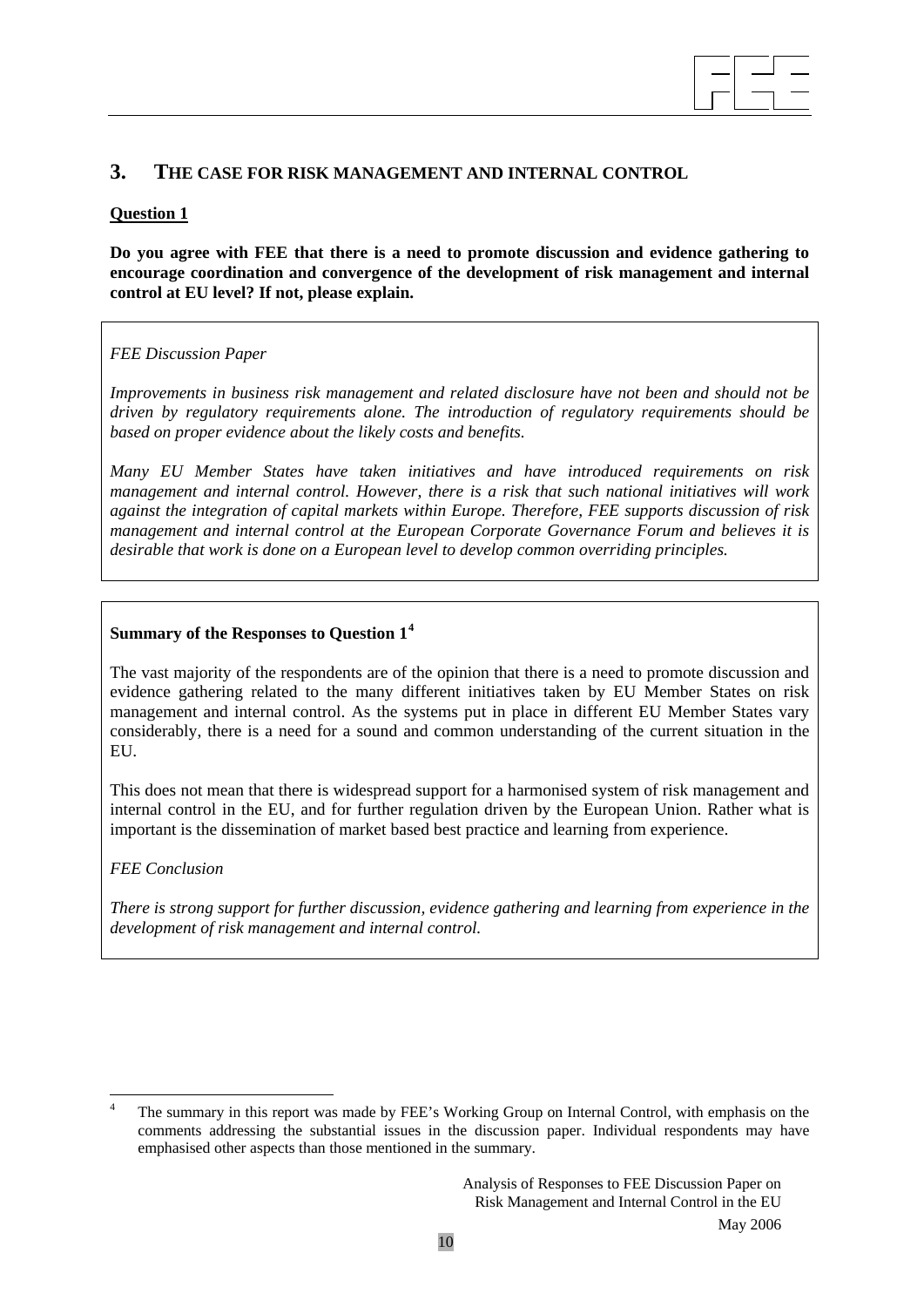

# **Question 2**

**Do you consider it appropriate for public policy on risk management and internal control in the EU to focus on listed entities and the needs of their shareholders? Alternatively, do you think that there is a pressing need to deal with issues relevant to a wider range of entities and stakeholders? If so, please explain.** 

# *FEE Discussion Paper*

*Risk management and internal control are vital to the governance of any organisation. However, there is a presumption that some regulatory requirements in relation to risk management and internal control would need to apply to all listed companies because they necessarily expose the public to the residual risks borne by equity shareholders.* 

### **Summary of the Responses to Question 2**

Respondents agreed that public policy on risk management and internal control in the EU should in the first place focus on listed entities and the needs of their shareholders. Listed entities should set the tone. This is evidenced by the following quotation:

"The focus on listed entities and the need of their shareholders is appropriate.<sup>[5](#page-10-0)</sup>"

At the same time respondents recognised that risk management and internal control are relevant for all companies. Although the focus should be on listed entities, public policy on risk management and internal control should be expanded to public interest entities<sup>[6](#page-10-1)</sup> where there are equal public expectations.

Risk management and internal control are also important in all other companies, but this raises questions on the 'degree' of applicability. For instance, the management of risks including their identification and evaluation, responding to them and concluding internally on the effectiveness of their management as well as disclosure of the overall process of risk management and disclosure of management of specific risks internally within the company should be best practice in every company.

However, public disclosure of such information is primarily supported for listed entities and also, to some degree, for public interest entities. It is acknowledged that the inclusion of public interest entities in public policy on risk management and internal control will require the introduction of exemptions, for example for small public interest entities.

Few respondents commented on the needs of other stakeholders, which was considered as a sort of "next step" only.

<u>.</u>

<span id="page-10-1"></span><span id="page-10-0"></span><sup>5</sup> Ernst & Young

<sup>6</sup> As defined in the Statutory Audit Directive which was approved by the European Parliament on 28 September 2005 and by ECOFIN on 11 October 2005.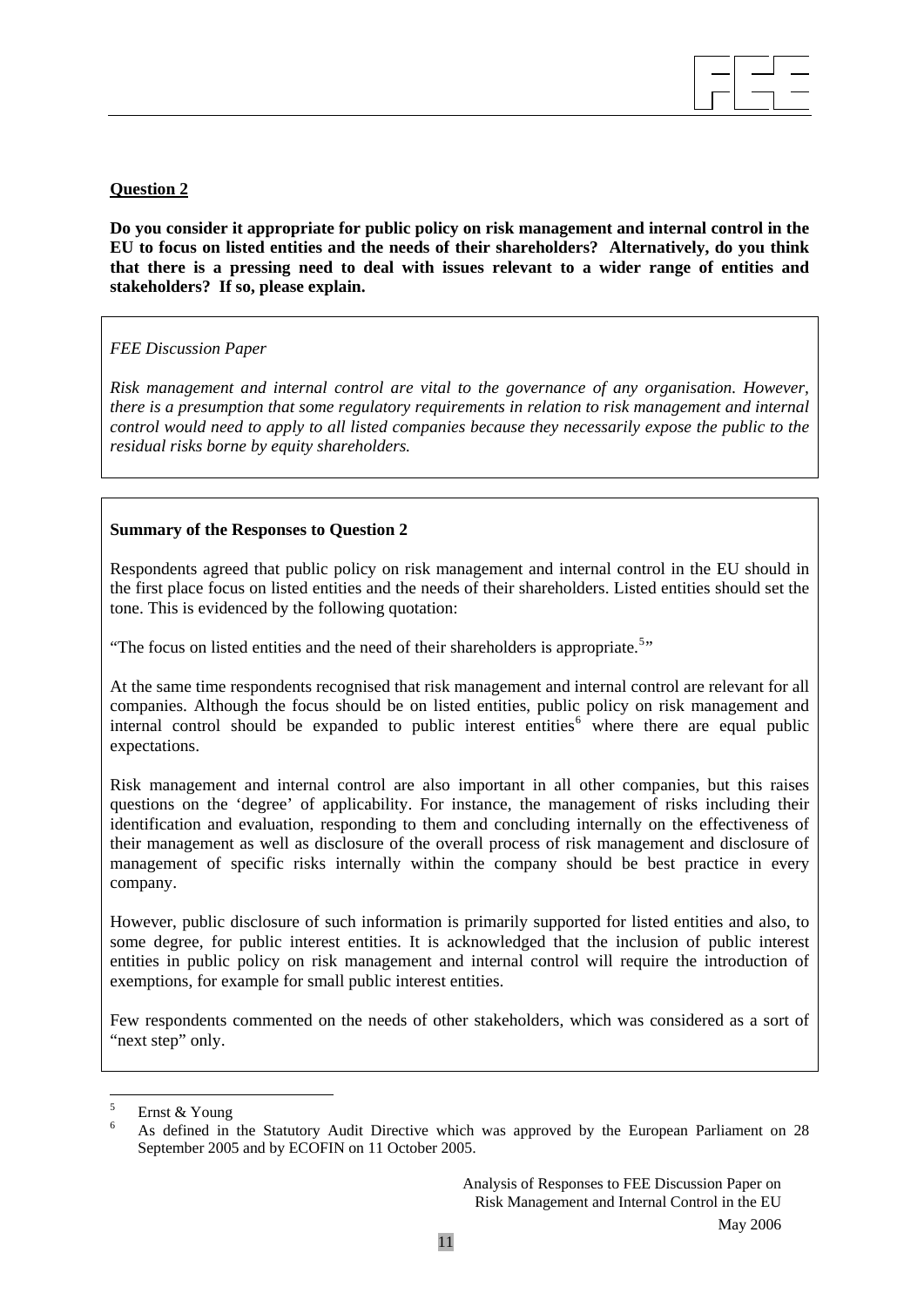

# *FEE Conclusion*

*While public policy on risk management and internal control should in the first place focus on listed entities, aspects of it are also relevant to other public interest entities and all other companies.*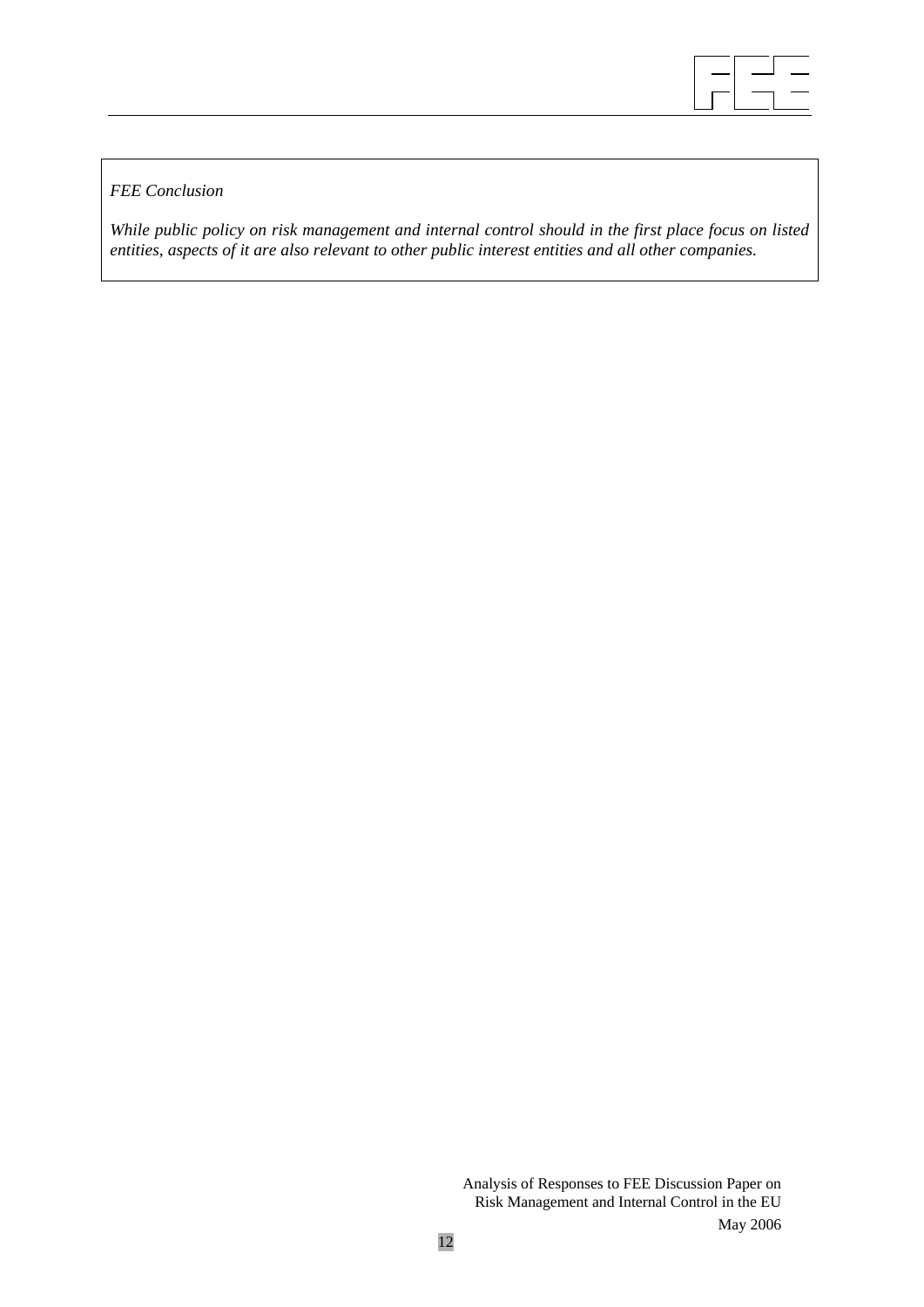# **4. OVERRIDING PRINCIPLES**

#### **Question 3**

**Do you agree with FEE that the case for introducing any regulation related to risk management and internal control should have regard to: the business case for risk management; the advantages of principles-based requirements; the distinctive features of listed companies; the primacy of those charged with governance; and reasonable liability? If not, please provide details.** 

 $\overline{\phantom{a}}$  $\overline{\phantom{a}}$  $\overline{\phantom{a}}$ 

#### **Question 4**

**Are there overriding principles additional to those identified by FEE in Sections 3.1 to 3.5 that are relevant to risk management and internal control? If so, please explain.**

#### *FEE Discussion Paper*

*Overriding principles* 

- *The business case for risk management: Risk management and internal control requirements should seek to reflect sound business practice, remain relevant over time in the continually evolving business environment and enable each company to respond to the specific needs of the business of the company.*
- *Advantages of principles-based requirements: Recognition that risk management and internal control need to be responsive to the nature and needs of the business also means that any requirements should be framed in terms of the high-level objectives or principles to be achieved. Agreement on principles is also important in a EU context because it allows for national variations whilst building confidence across a single market.*
- *Distinctive features of listed companies: Risk management and internal control are vital to the governance of any organisation. However, there is a presumption that some regulatory requirements in relation to risk management and internal control would need to apply to all listed companies because they necessarily expose the public to the residual risks borne by equity shareholders.*
- *Primacy of those charged with governance: Risk management and internal control are the responsibility of those charged with governance in the company and should be embedded in the business and the actions of its management and employees including the internal audit function.*
- *Reasonable liability: Carrying on a business necessarily involves taking risks and returns reflect rewards for taking risks. Any regulatory requirements need to recognise that there are balances to be struck in terms of the degree to which the risks faced by investors can be managed and the extent of the liability borne by those charged with governance and other parties. Liability should be appropriately aligned to the level of responsibility taken and should encourage the use of reasonable judgment, useful disclosure and fair enforcement.*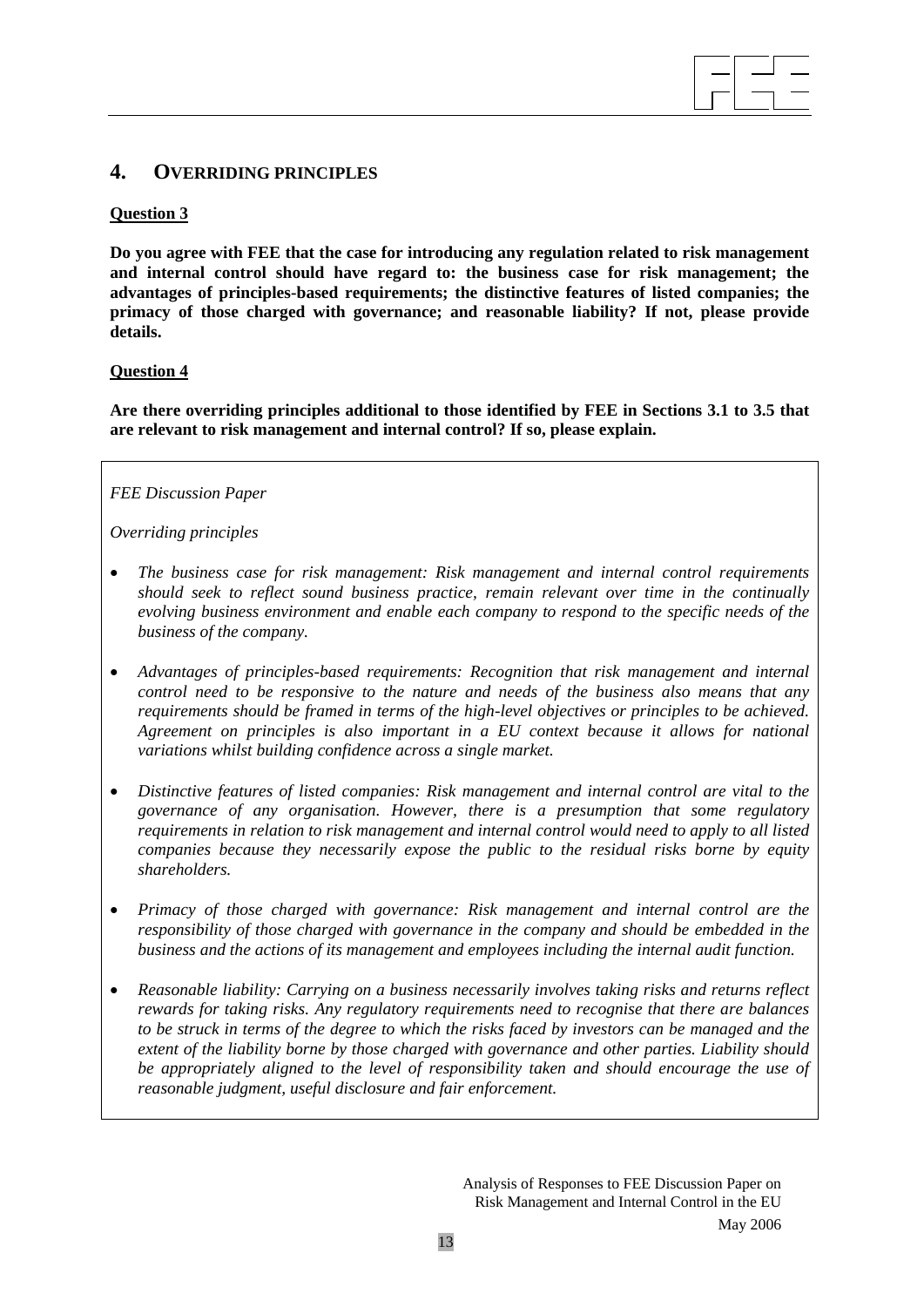Most of the respondents agree that the case for introducing any regulation related to risk management and internal control should have regard to the overriding principles set out by FEE. There is however a minority view that it is necessary to provide detailed guidance on how to implement principles. Additionally, few respondents are convinced that there is actually a need for regulation relation to risk management and internal control.

 $\overline{\phantom{a}}$  $\overline{\phantom{a}}$  $\overline{\phantom{a}}$ 

As far as the identification of additional overriding principles relevant to risk management and internal control is concerned, some respondents raise some practical issues in relation to the implementation of some of the principles:

- Because of their flexibility, overriding principles will vary depending on the country and will need to be adapted to the environment of the country, the industry or sector and the company in which they are applied;
- The introduction and implementation of regulation related to risk management and internal control is not straightforward and requires a significant cultural change within companies;
- Companies should take and manage risk within their risk appetite. The setting of the risk appetite and its regular review should be a key responsibility of those charged with governance;
- The role of stakeholders other than shareholders is also an item that may deserve attention to capture the wider aspects of accountability.

#### *FEE Conclusion*

*There is broad agreement on the need for overriding principles as proposed by FEE in case a regulation related to risk management and internal control is introduced. Some practical issues in relation to the implementation of FEE's proposed principles were volunteered as well.*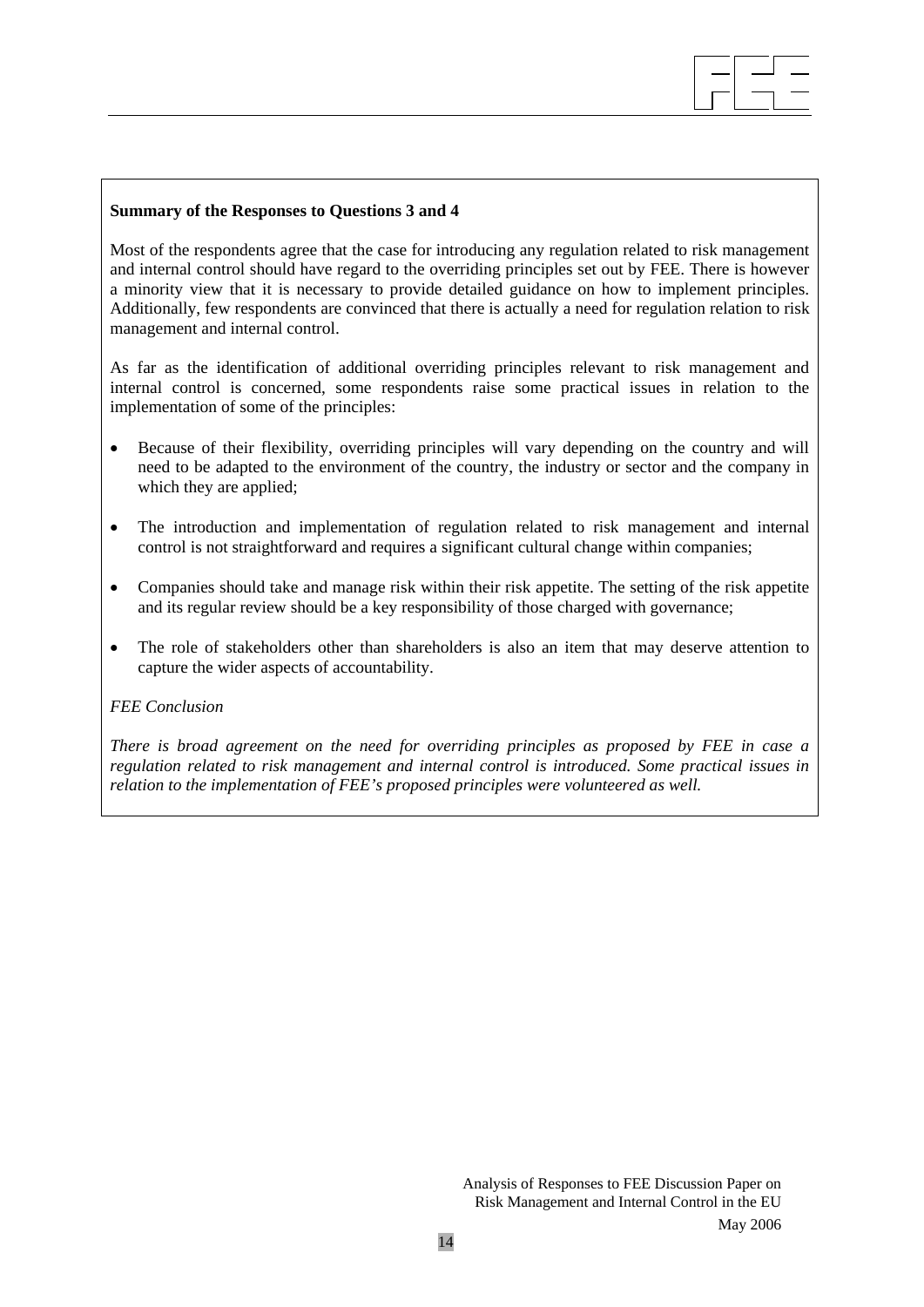#### $\overline{\phantom{a}}$  $\overline{\phantom{a}}$  $\overline{\phantom{a}}$

# **5. ISSUES TO BE ADDRESSED**

### **Question 5**

### **Is the matrix for analysis presented in Figure 1 in Section 4.1 clear and useful? If not, please explain why not.**

*FEE Discussion Paper* 

*FEE proposed the following matrix to analyse and explain the different issues with respect to risk management and internal control.* 

#### **Figure 1: Matrix for analysis with respect to companies**

|          |              |                                 | Types of risk          |            |                              |
|----------|--------------|---------------------------------|------------------------|------------|------------------------------|
|          |              |                                 | Financial<br>reporting | Compliance | Operational<br>and strategic |
|          | Manage risks | Identify and<br>evaluate        |                        |            |                              |
|          |              | Respond                         |                        |            |                              |
| Types of |              | Conclude on<br>effectiveness    |                        |            |                              |
| activity | Disclose     | Overall process                 |                        |            |                              |
|          |              | Management of<br>specific risks |                        |            |                              |
|          |              | Effectiveness<br>conclusion     |                        |            |                              |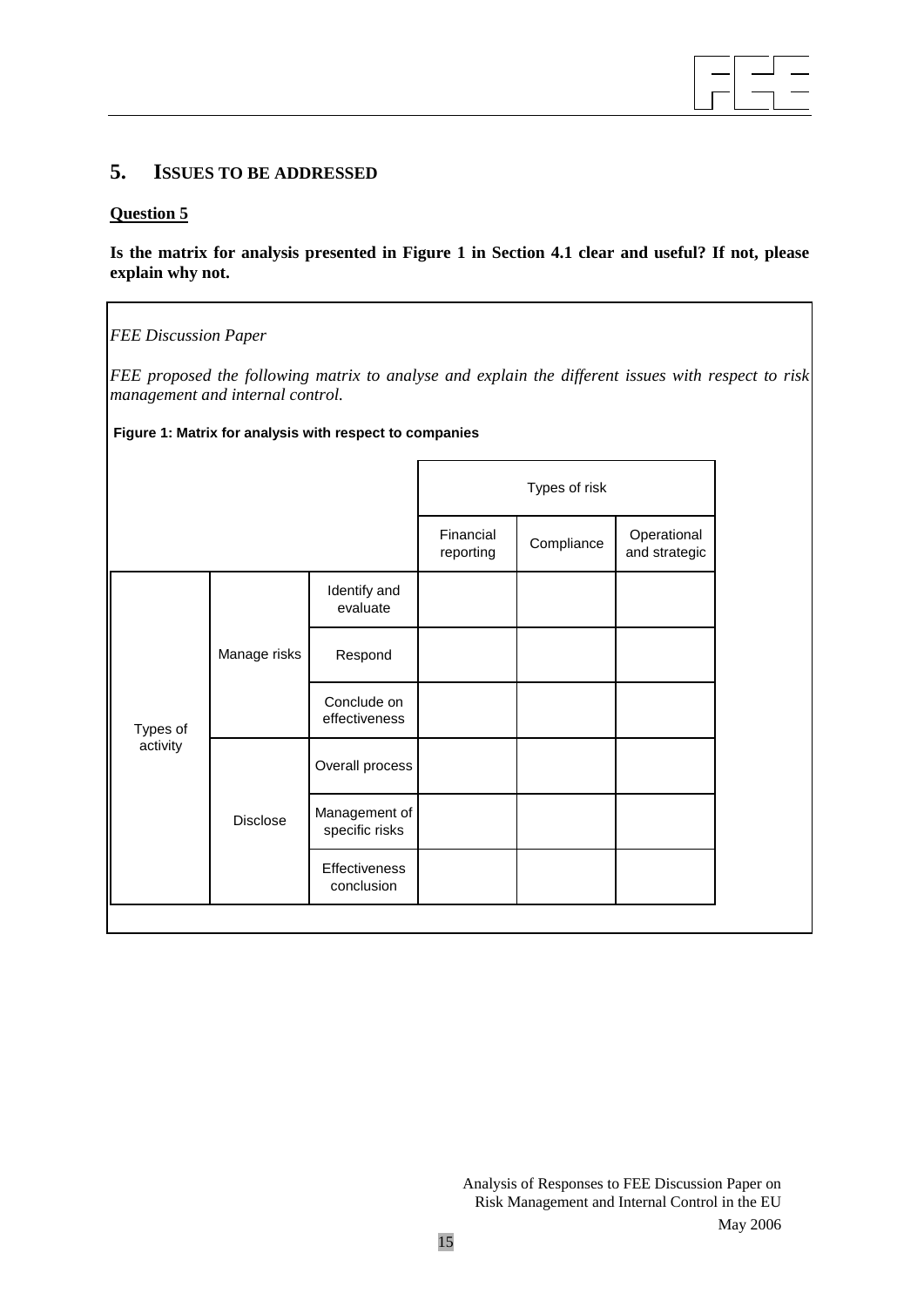Respondents were divided in their responses to this question. Some respondents were of the view that the matrix for analysis is clear and useful. Other respondents thought that the matrix was not self explanatory and ought to be expanded or changed. They saw it as moving away from a principlesbased approach into a tick-box approach which excludes the use of frameworks other than COSO. It was also suggested by some respondents that the matrix should be aligned to COSO Enterprise Risk Management (ERM). These comments indicate the need to use the matrix with care.

 $\overline{\phantom{a}}$  $\overline{\phantom{a}}$  $\overline{\phantom{a}}$ 

FEE would like to re-emphasise that the matrix was introduced as a tool to systematically analyse and explain the different issues with respect to risk management and internal control. The matrix was not proposed with the intention to set a framework for companies to manage their risks or to apply to internal control procedures. It was instead designed as a way to structure the analysis of risk management and internal control developments across Europe with the aim to suggest European policy responses on the subject.

As indicated earlier, FEE is very supportive of a principles-based approach for risk management and internal control and therefore encourages the use of a wide range of frameworks in this area.

#### *FEE Conclusion*

*The matrix remains a useful tool for analysis of developments in regulatory requirements and consideration of policy issues, provided it is accompanied by clear explanation as to its purpose.* 

#### **Question 6**

**Is there any need to develop an EU framework for risk management and internal control? If so, how would you address the concerns about resources and benefits identified by FEE in Section 4.2?** 

#### *FEE Discussion Paper*

*FEE has the following concerns with regards to developing an EU framework for risk management and internal control:* 

- *The resources required to develop and maintain a framework which satisfies appropriate criteria are substantial;*
- *It is not clear what benefits a new framework would add to the existing frameworks developed by COSO, Turnbull and CoCo; and*
- *In general, FEE is committed to global rather than European solutions.*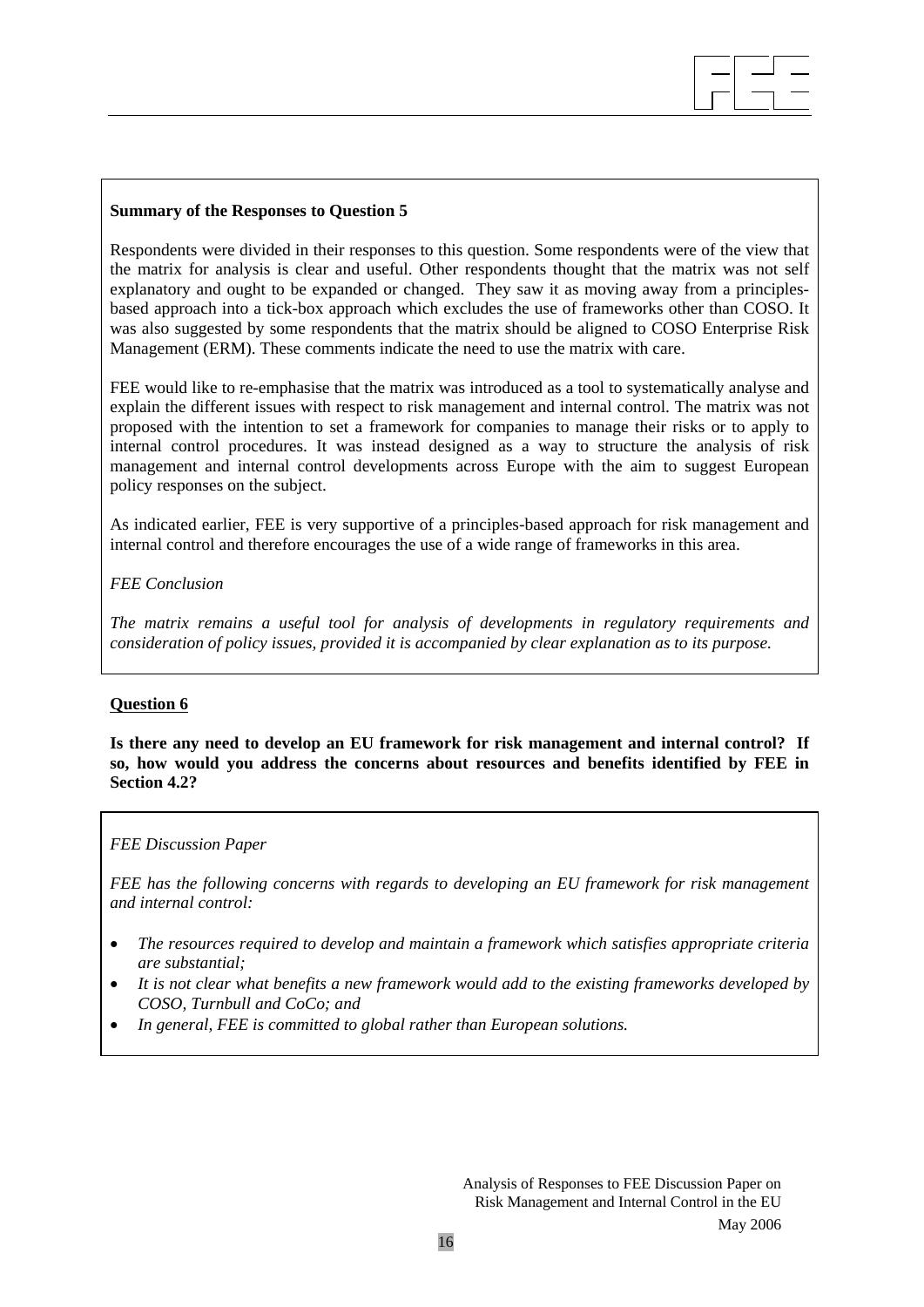

The majority view of the respondents is best summarised as quoted as follows by one of the respondents:

"We do not believe that there is a need to develop an EU framework for risk management and control. There are existing frameworks, such as the Turnbull Guidance issued by the UK's Financial Reporting Council and the guidance issued by COSO, which could be referred to as "acceptable for the purposes of the Regulation".<sup>[7](#page-16-0)</sup>"

A minority of respondents were in favour of the development of an EU framework.

#### *FEE Conclusion*

*The majority of the respondents are in favour of high-level principles set at an EU level but not of an EU framework for risk management and internal control.* 

### **Question 7**

**Do you agree with FEE's disclosure principles for risk management and internal control set out in Section 4.3? If not, why not and are there additional factors that should be considered?** 

#### *FEE Discussion Paper*

*FEE supports the following disclosure principles for risk management and internal control based on the qualitative characteristics of useful information:* 

- *Disclosure should be useful to shareholders and the benefits derived from the disclosed information should exceed the cost of providing it;*
- *The disclosure should be understandable to an informed intelligent person and not only meaningful to professional investors or those inside the company;*
- *The disclosure of risk management and control information should avoid overlap with information in the financial statements and other disclosures and should make clear the implications of issues identified including the impact on the financial statements of the entity, if any;*
- *The performance of risk management and internal control should be reported against stated criteria;*
- *There should be consistency of reporting between years, to promote continuous improvement of the performance of risk management and control and disclosure of measures taken by the entity to address issues or problems that have arisen, if any; and*
- *Disclosures should link risks to the entity's general business strategy.*

1

<span id="page-16-0"></span><sup>7</sup> Grant Thornton (UK)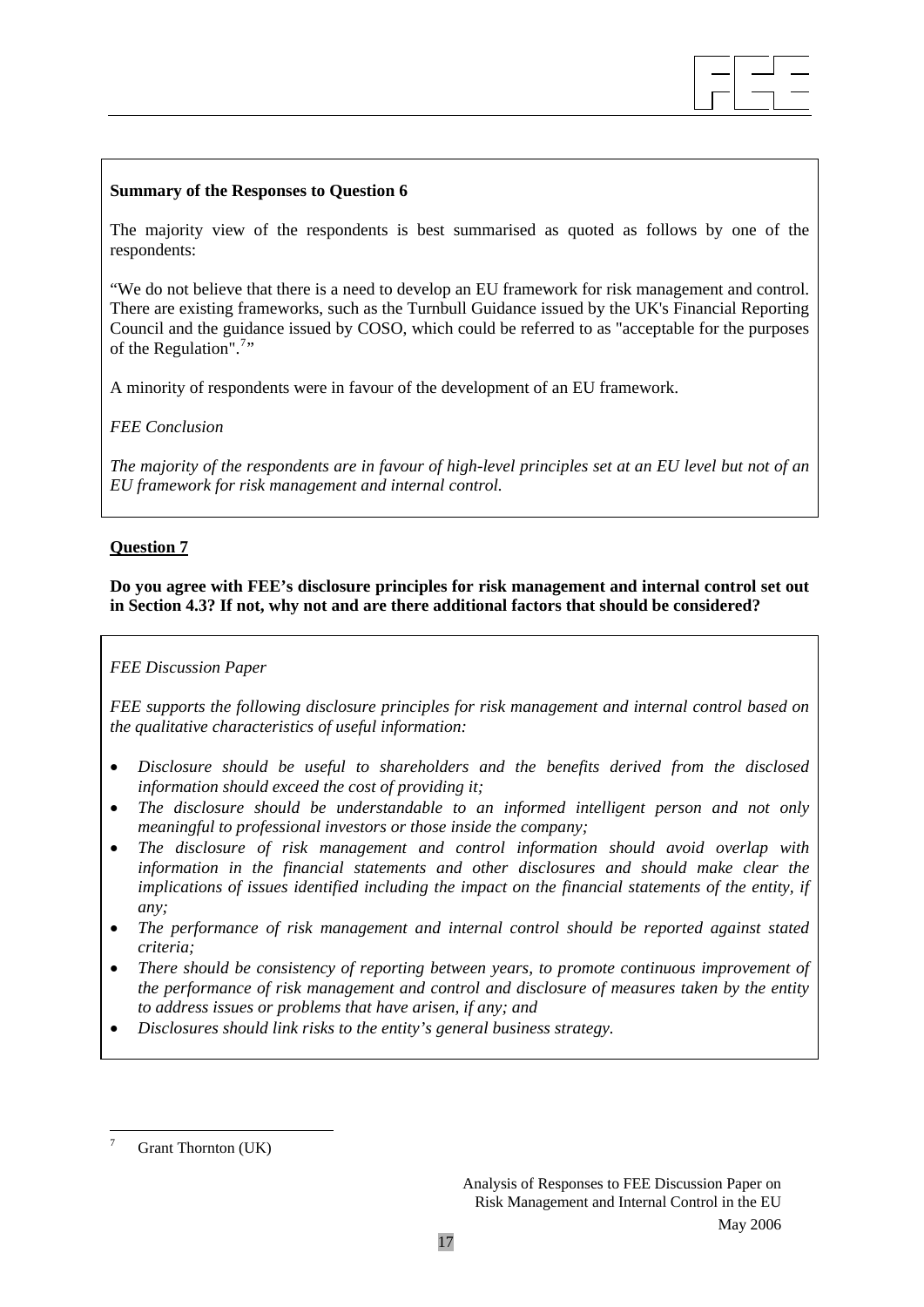Most respondents agree with the disclosure principles for risk management and internal control as proposed by FEE. However, some additional sensitivities should be acknowledged which may be summarised by the following quotations from respondents:

 $\overline{\phantom{a}}$  $\overline{\phantom{a}}$  $\overline{\phantom{a}}$ 

"Linking disclosures to the entity's general business strategy raises concerns over competition and competitive advantage. Disclosures may be worded in such a bland way that they would give little information of any value to interested stakeholders<sup>[8](#page-17-0)</sup>."

"We support the disclosure principles identified in the discussion paper, but wonder whether explicit reference should be made to the need for disclosure to be 'company specific'. Anecdotal evidence suggests that all too often disclosure in this area can be generic, bland and anodyne.

Of course, one of the challenges is to provide meaningful statements on internal control and risk management without disclosing information that is considered commercially sensitive. The issue of commercial sensitivity may need to be addressed within these principles<sup>[9](#page-17-1)</sup>."

Although not proposed by FEE, a number of respondents have volunteered their views on the public disclosure of effectiveness conclusions on risk management and internal control. They were not in favour of such public disclosure as the following quotation illustrates:

"With regard to a conclusion of effectiveness, this may be useful internally but should not be a matter for public disclosure. While the Sarbanes-Oxley Act has such a requirement, the recent consultation carried out by the Turnbull Review Group in the UK showed that companies and investors there did not consider effectiveness statements to be a useful tool<sup>[10](#page-17-2)</sup>."

#### *FEE Conclusion*

*Most of the respondents agree with the disclosure principles for risk management and internal control as proposed by FEE. There is no support for public disclosure of effectiveness conclusions. Although public disclosure of company-specific risks is worth considering, respondents acknowledged there are serious concerns about issues of commercial sensitivity.* 

1

<span id="page-17-0"></span><sup>8</sup> Association of Insurance and Risk Managers (AIRMIC) – Institute of Risk Management (IRM) – Federation of European Risk Management Associations (FERMA) (UK) 9 MNG LUB (UK)

KPMG LLP (UK)

<span id="page-17-2"></span><span id="page-17-1"></span><sup>&</sup>lt;sup>10</sup> Confederation of British Industry (CBI) (UK)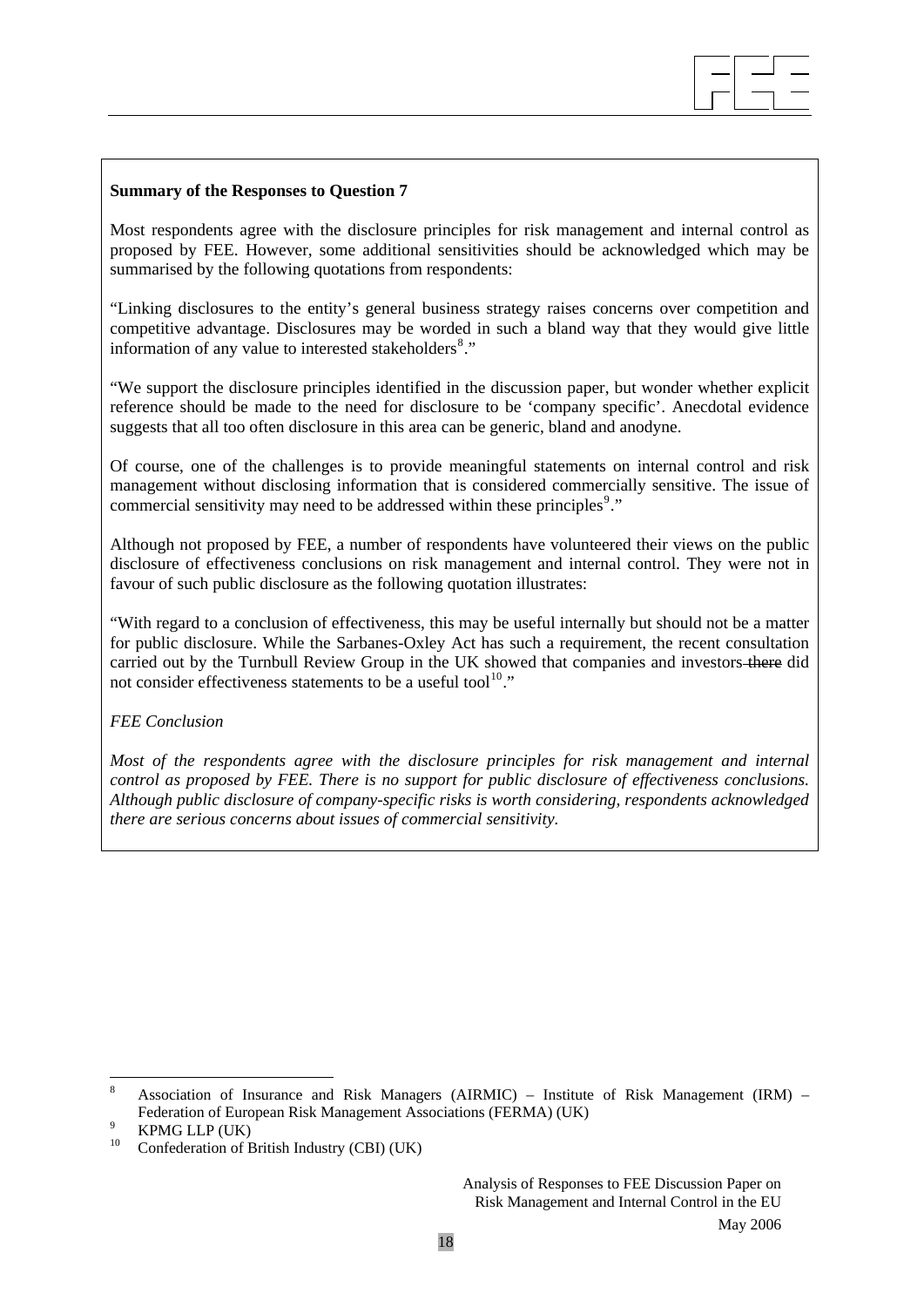# **6. REGULATORY OPTIONS AND PROPOSALS**

# **Question 8**

**Do you agree with FEE's proposal that there should be a basic EU requirement for all companies to maintain accounting records that support information for published financial statements? If not, why not?** 

 $\overline{\phantom{a}}$  $\overline{\phantom{a}}$  $\overline{\phantom{a}}$ 

# *FEE Discussion Paper*

*It would be appropriate to reflect existing Member State requirements by introducing a basic EU requirement for all companies to maintain accounting records that support information included in published financial statements. Whilst this would not represent a requirement related to risk management and internal control over financial reporting, it would provide a proper foundation for shareholder confidence in financial reporting.* 

# **Summary of the Responses to Question 8**

All respondents agreed with the FEE proposal that there should be a basic EU requirement for all companies to maintain accounting records that support the information for published financial statements, as such a requirements already exists in a considerable number of EU Member States.

Some were of the view that there are certain practical concerns to implementing such requirements which could be left to the EU Member States to deal with. Some respondents stated that such a requirement could be included in the Fourth and Seventh Company Law Directives which, although currently including requirements related to year-end annual accounts only, could indirectly link into maintaining continuous accounting records that support information included in published financial statements.

# *FEE Conclusion*

*There was general support for the FEE proposal.* 

# **Question 9**

**Do high-level criteria need to be developed to promote meaningful descriptions of internal control and risk management as envisaged by the proposal to amend the Fourth and Seventh Directives? If so, who should develop the criteria and if not, why not?**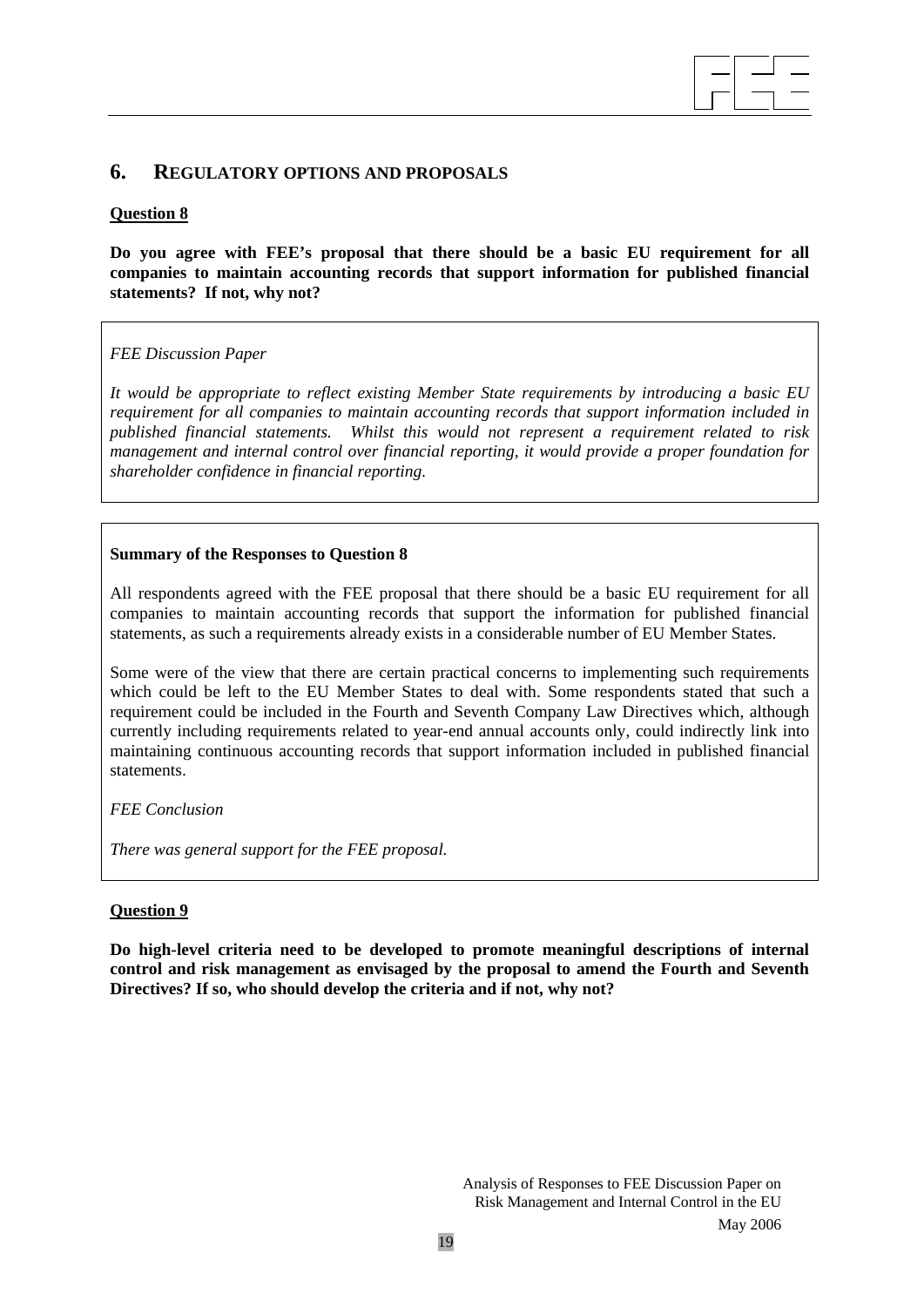### *FEE Discussion Paper*

*Proposals as included in the Fourth and Seventh Directives amendments for a description of internal control and risk management systems presuppose the identification of high-level criteria for use by companies in order to facilitate consistent reporting. These might, for example, clarify whether those charged with governance of the company should disclose the process by which they assess the effectiveness of risk management and internal control.* 

 $\overline{\phantom{a}}$  $\overline{\phantom{a}}$  $\overline{\phantom{a}}$ 

#### **Summary of the Responses to Question 9**

The majority of the respondents favoured developing high-level criteria. However, there is little support for detailed guidance for descriptions of internal control and risk management, both at EU and EU Member State level.

The recognition of the need for some high-level criteria for describing internal control and risk management is often caused by practical considerations. Such high-level criteria can help to acknowledge and reinforce the basic responsibilities in respect of the description of internal control and risk management.

In order to achieve high quality descriptions of the main features of existing internal control and risk management systems in relation to the financial reporting process, it might be helpful to have some principles or criteria to guide companies in formulating their own criteria for describing their systems.

If principles or criteria are established, the following quotation provides examples of criteria that could be set at the highest level:

- "A summary of how the principal risks (disclosed as required by the Modernisation Directive) are managed;
- A summary of the process by which the board assesses the effectiveness of the system of internal control;
- A statement that there is an ongoing process for identifying, evaluating and managing the principal risks and uncertainties facing the company;
- An acknowledgement that the board is responsible for the company's system of internal control and for reviewing its effectiveness;
- An explanation that the system of internal control is designed to manage rather than eliminate the risk of failure to achieve its business objectives; and
- An acknowledgement that no system of internal control can provide absolute assurance against material misstatement or  $loss^{11}$  $loss^{11}$  $loss^{11}$ ."

#### *FEE Conclusion*

*The majority of the respondents support high-level criteria for the description of internal control and risk management. There is little support for detailed guidance in this respect.* 

<span id="page-19-0"></span> $11$  $KPMG$  LLP  $(UK)$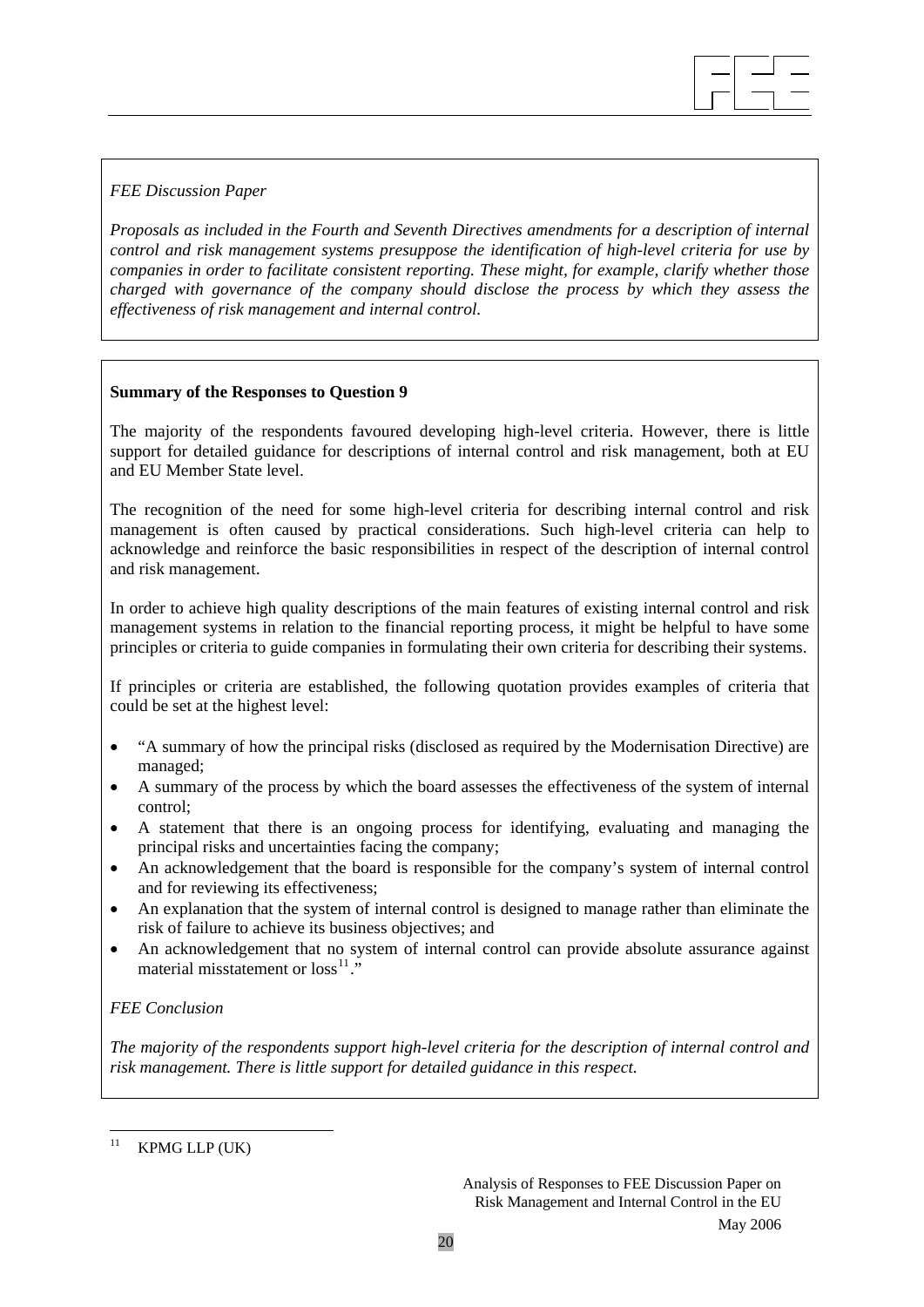

# **Question 10**

# **What role should regulatory requirements play in promoting improvement in risk management and internal control?**

### *FEE Discussion Paper*

*In improving risk management and internal control, companies should follow an evolutionary path over a number of years that recognises the challenges that are involved. In proposing an evolutionary path for listed companies to follow over a number of years, FEE is not presuming that there would be any relentless increase in legal requirements at the European level.* 

*Listed companies operate in securities markets where pressure to adopt more demanding standards of risk management and disclosure can be reflected through various mechanisms that are proportionate and cost-effective and that can be effective in bringing about real changes in behaviour. Detailed and prescriptive legal requirements may be less appropriate for this aspect of corporate governance. These mechanisms include:* 

- *Policies adopted voluntarily by companies;*
- *The demands of retail customers of investment institutions;*
- *Dialogue with shareholders;*
- *Voluntary or required 'comply or explain' reporting against voluntary codes; and*
- *Ratings applied by external organisations.*

*It should also be noted that such mechanisms will be viable in regimes where shareholders have effective power through company law to bring about change and influence those charged with governance. Company law in Europe generally already gives shareholders powers to act.* 

#### **Summary of the Responses to Question 10**

Respondents expressed little support for regulatory requirements in promoting improvement in risk management and internal control and would prefer markets to do this. As proposed by FEE, in case some regulatory requirements are introduced, they should be phased-in gradually over time. Also, there is a clear preference for a "comply or explain" approach to regulatory requirements which allows for required "comply or explain" reporting against corporate governance codes.

*FEE Conclusion* 

*There is little support for regulatory requirements to promote improvement in risk management and internal control.*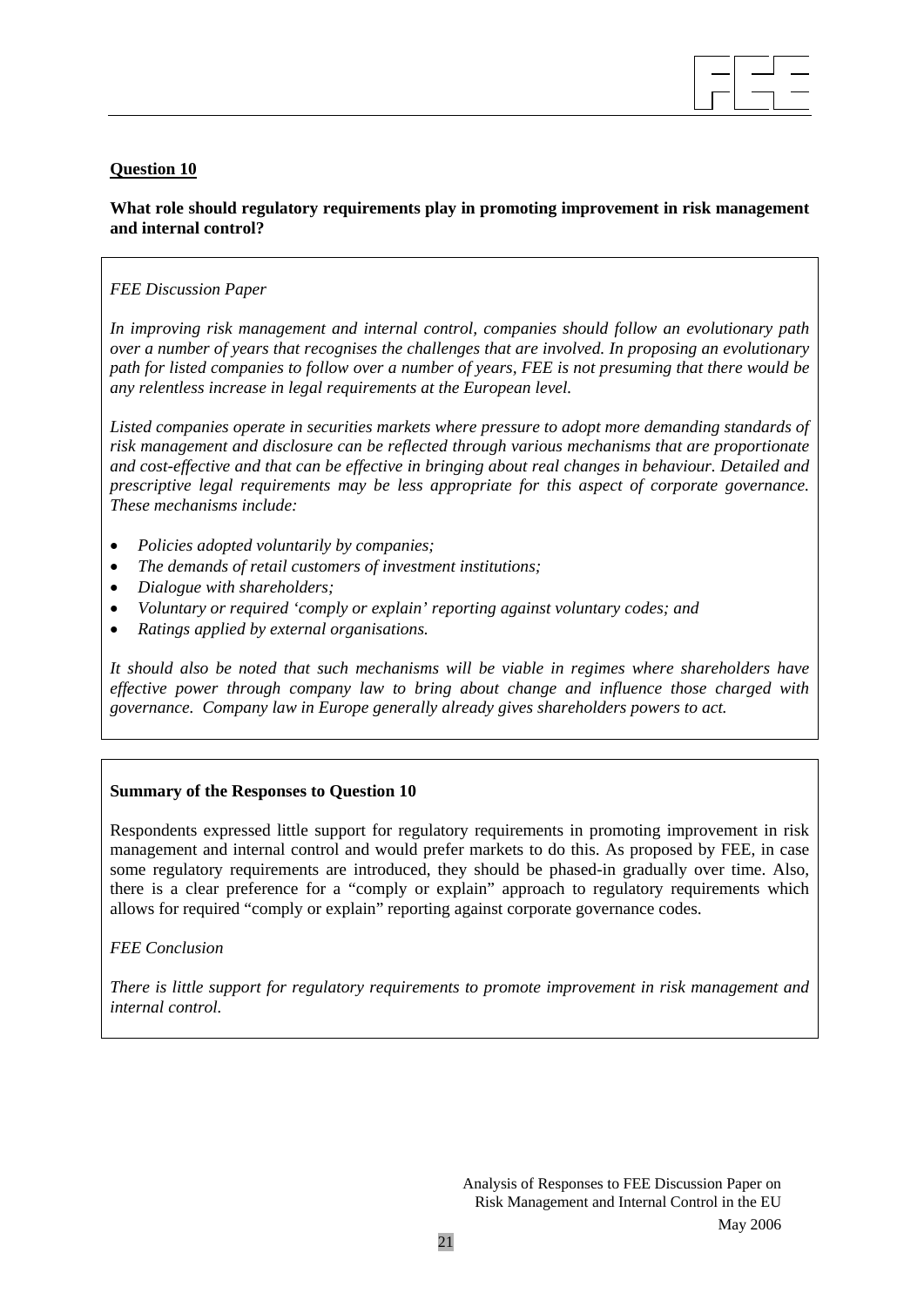

# **Question 11**

**Do you agree with FEE's identification of the issues for consideration by listed companies and regulators set out in Section 5.5? Are there any other matters which should be dealt with?** 

# **Question 12**

# **What views do you have on the issues for consideration discussed in Section 5.5?**

# *FEE Discussion Paper*

*FEE identifies a number of issues for consideration by listed companies and regulators using the matrix of analysis first introduced in Figure 1 in Section 4.1. (See question 5)* 

*1. Issues related to managing risks* 

*It should be recognised that it might be inefficient and ineffective to try to superimpose risk management and internal control on top of existing business practices and that it might be preferable to 'embed' them in business processes and behaviour. This means that major organisational change will often be required before a company will be able to support a statement that it manages its financial reporting, compliance, operational and strategic risks.* 

*2. Issues related to disclosures of overall process* 

*Additional issues that arise related to disclosures of overall process include the following:* 

- *The apparent desirability of developing high level criteria for the contents of disclosures to enhance usefulness;*
- *The need for clarity about whether disclosures relate to the process as designed or as operating in practice; and*
- *How to avoid lengthy disclosures which change little from year to year; and*
- *The potential commercial sensitivity of disclosures related to operational and strategic risks in particular.*
- *3. Issues related to disclosures of management of specific risks*

*The extension of disclosures related to the management of specific risks is subject to major concern about commercial sensitivity and potential liability and reputational damage for directors. In practical terms it can also be very difficult to communicate meaningfully a company's risk tolerances and various risk responses.* 

*4. Issues related to disclosure of effectiveness conclusions* 

*Implementation of Section 404 of the Sarbanes-Oxley Act illustrates the problems that arise when effectiveness conclusions are required to be reported publicly, even in the relatively narrow area of internal control over financial reporting.*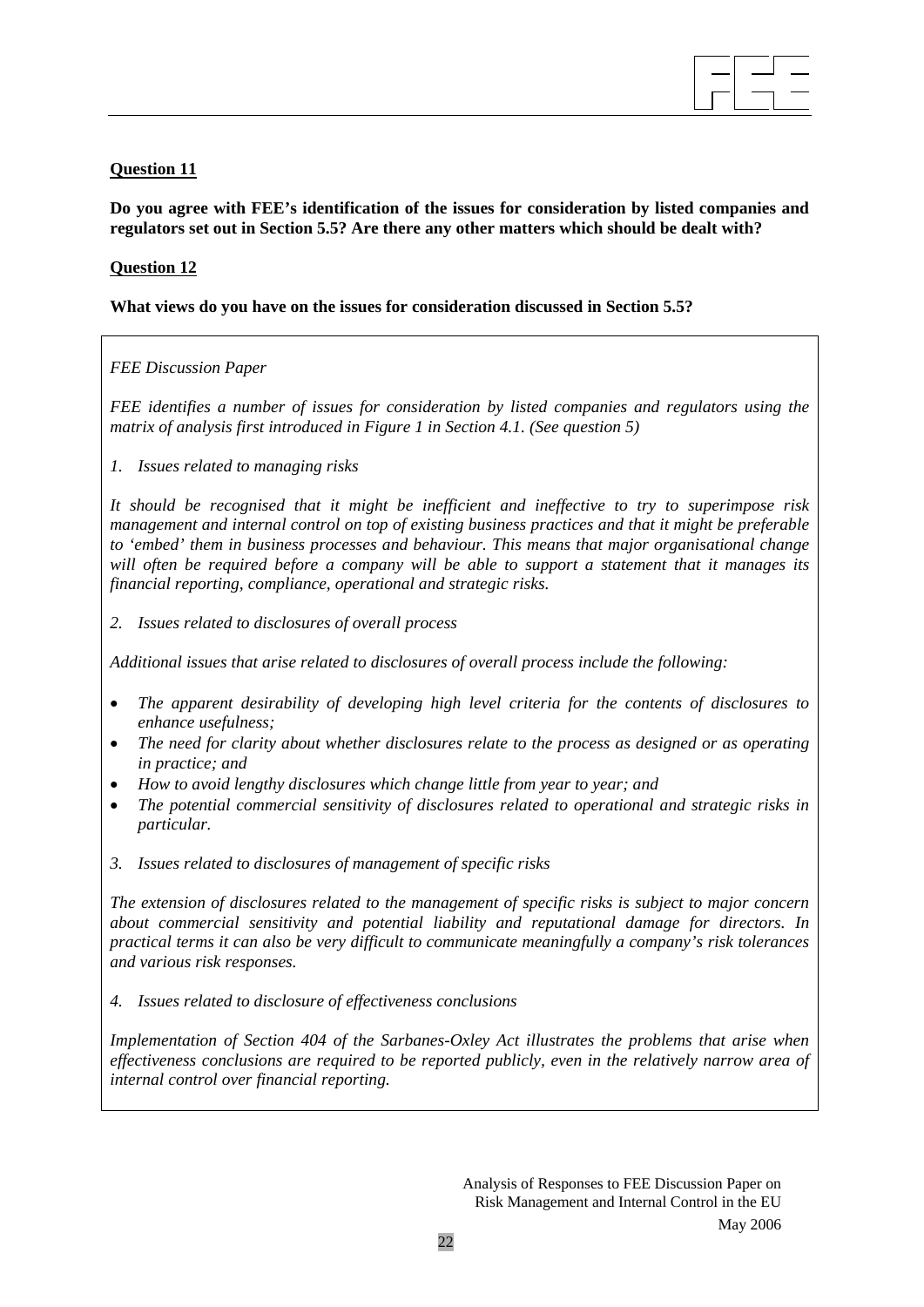$\overline{\phantom{a}}$  $\overline{\phantom{a}}$  $\overline{\phantom{a}}$ 

*A requirement to publish 'black or white' conclusions raises major potential liability and reputational issues for directors and appears to lead inexorably to detailed criteria and rules which set out what is required by way of support for a 'clean' conclusion on effectiveness. In the absence of such detailed rules, it is likely that statements will be subject to such caveats and carve-outs as to severely reduce their usefulness.* 

### **Summary of the Responses to Question 11**

Most respondents agreed with FEE's identification of the issues for consideration by listed companies and regulators as specified above. Dissenting views focused on the incompatibility of the FEE matrix with the COSO Framework or they disagreed with the acknowledgement by FEE that statements of effectiveness provide a strong incentive to make better disclosures of overall process and the management of specific risks.

One respondent can be quoted to reinforce the majority view against public disclosure of effectiveness conclusions:

"In general a conclusion on the effectiveness can be appropriate, because it allows for ex-post examinations of the management's insight. But a corresponding requirement seems rather difficult to implement at this point in time, also because solid theoretical procedures of measurements of certain risks (besides financial risks) have not yet been established. In the absence of the possibility to measure risk it does not seem reasonable to include requirements to evaluate the risk measurement. Therefore we agree with FEE that it might not be useful to introduce across the EU effectiveness conclusions on internal control over financial reporting as required by Section 404 of the Sarbanes-Oxley  $Act^{12}$  $Act^{12}$  $Act^{12}$ ."

*FEE Conclusion* 

*The majority of the respondents agreed with FEE's identification of the issues for consideration by listed companies and regulators as stated above.* 

#### **Summary of the Responses to Question 12**

The following views were offered by respondents:

"We agree that on issues related to managing risks any new requirements should have sufficient lead time to allow them to be embedded into the business, and that disclosures in earlier years may properly be limited to a description of the steps being taken to do so.<sup>[13](#page-22-1)</sup>"

<span id="page-22-0"></span><sup>12</sup> <sup>12</sup> German Accounting Standards Committee (GASC) (Germany)

<span id="page-22-1"></span><sup>13</sup> Deloitte Touche Tohmatsu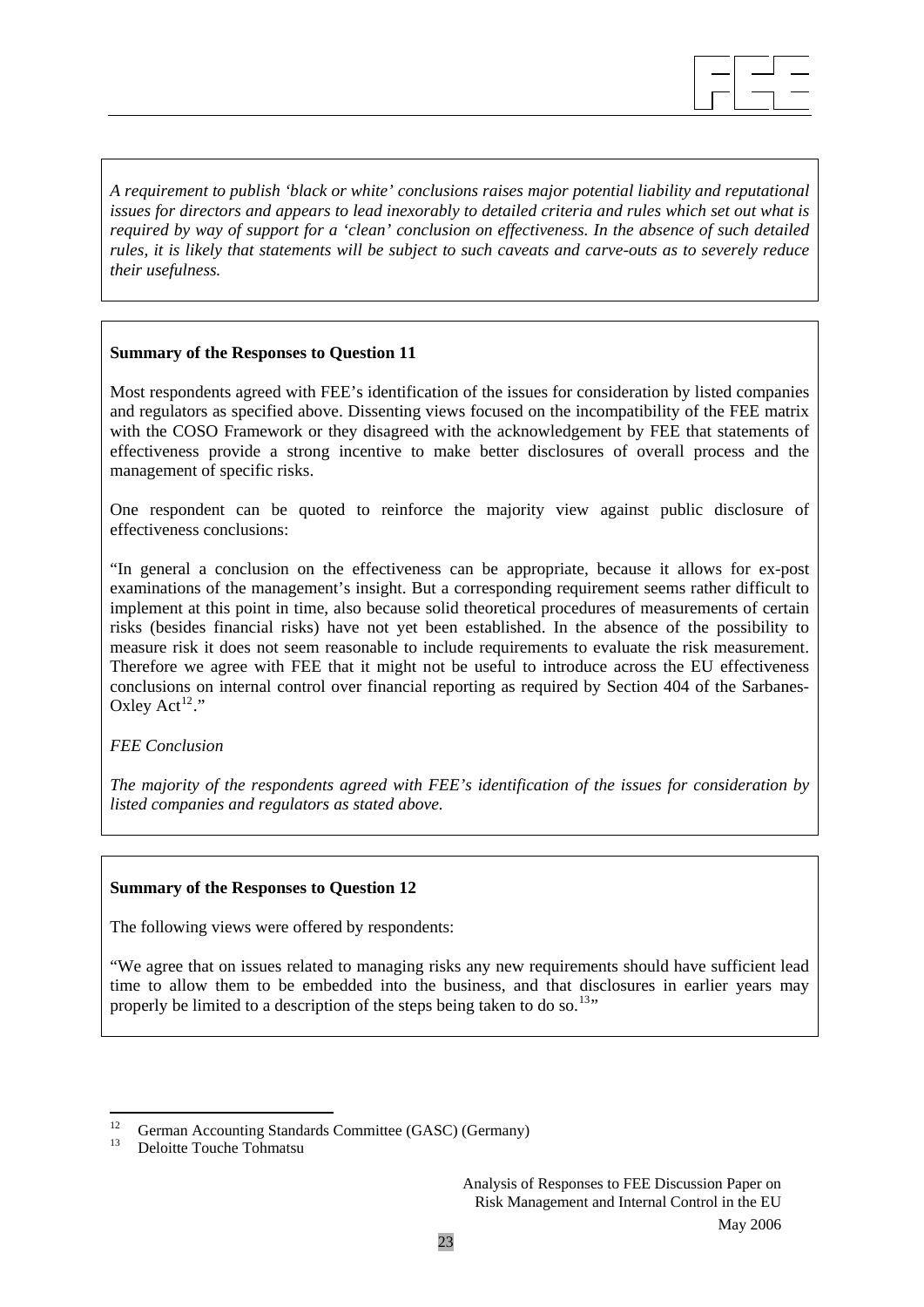"We would like to underscore the FEE comments on issues related to disclosures of management of specific risks, beyond specific financial risks. This will increase the chances of potential liability and reputational damage for directors. There is also a conflict between shareholder's rights to receive reliable and detailed information on business and financial risk exposure and the potential competitive disadvantages and market disruption caused by providing such information.<sup>[14](#page-23-0)</sup>"

"Issues related to disclosure of effectiveness conclusions indicated that on the face of it there seems merit in effectiveness disclosure. Unfortunately, the task of meaningful disclosure does present significant challenges. The step-by-step, evolutionary approach suggested in the paper makes sense. In addition it is important that the views of stakeholders are obtained as to whether they see value in disclosing effectiveness conclusion and, if so, what type of information would prove useful.<sup>[15](#page-23-1)</sup>"

"We had the opportunity to see the evidence published by the Turnbull Review Group (TRG) in the UK. CIMA notes that the TRG has decided that it would not be appropriate to make a report on the effectiveness of the internal control system, but instead, is proposing that boards should be required to confirm that necessary action has been taken or is being taken to remedy any significant failings or weaknesses identified from the review of the effectiveness of the internal control system. CIMA is currently in the process or re-considering its views on effectiveness in the light of the TRG's conclusions, but at this stage, it would be fair to say that our reaction to the TRG's proposals as a whole is one of support for the measured, principles-based approach which builds upon the success of the existing Turnbull guidance. Perhaps, our main conclusion at present is that the effectiveness debate needs to remain open for the time being, particularly in view of the differences between the US and the European approaches, the need to review how SOX works in practice and the need to consider the scope for greater convergence.<sup>[16](#page-23-2)</sup>"

#### *FEE Conclusion*

*Although most respondents agreed with the issues identified by FEE, they noted a number of other factors which are worth considering when developing regulatory requirements and their practical implementation in the area of risk management and internal control for listed companies, including that the debate remains open for the time being.* 

<span id="page-23-0"></span> $14$ <sup>14</sup> European Confederation of Institutes of Internal Auditing (ECIIA)

<span id="page-23-2"></span><span id="page-23-1"></span><sup>&</sup>lt;sup>15</sup> Professional Accountants in Business Committee (PAIB) of IFAC

<sup>16</sup> Chartered Institute of Management Accountants (CIMA) (UK)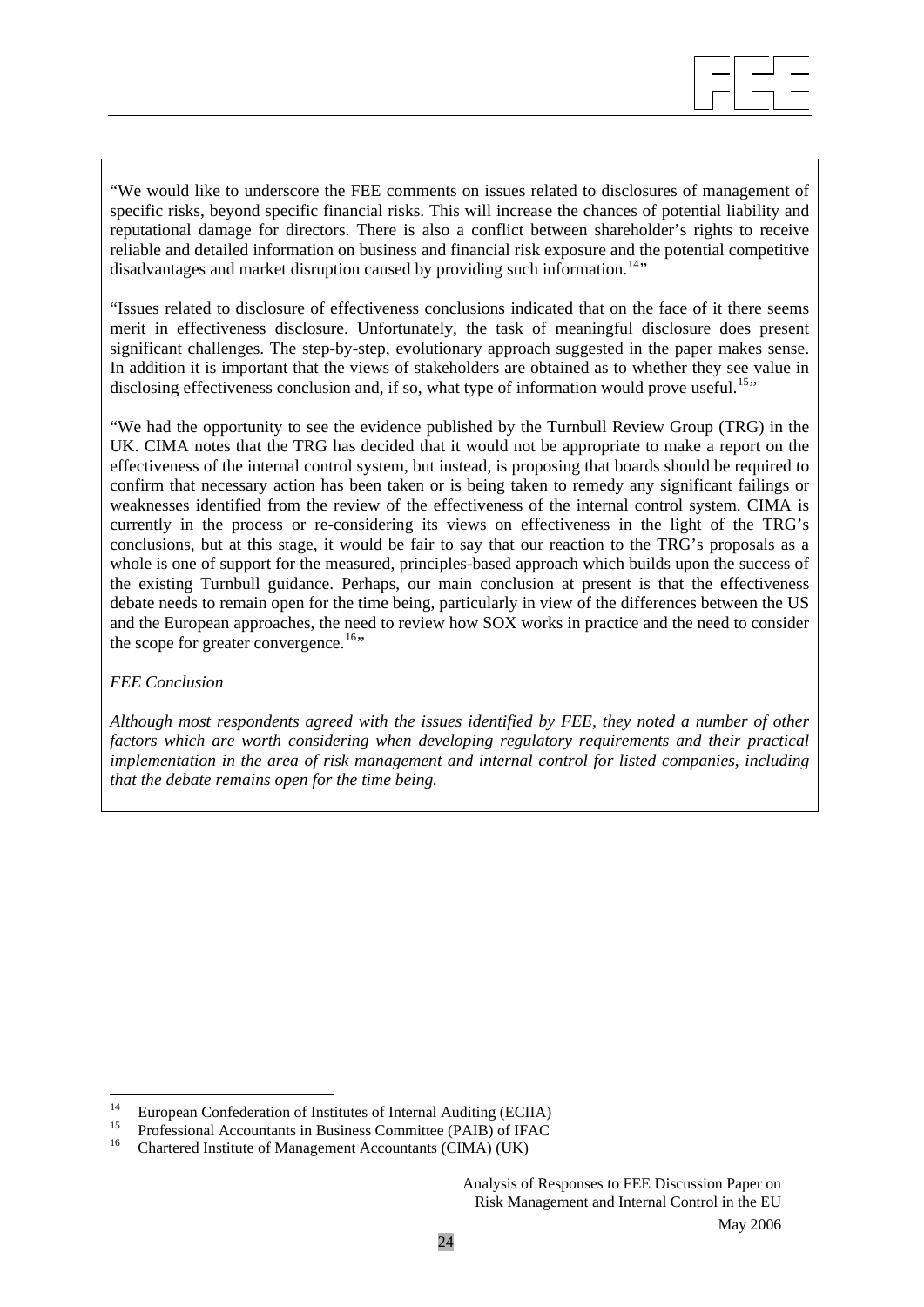# **7. EXTERNAL ASSURANCE**

### **Question 13**

### **Do you consider that the current financial statement audit provides adequate assurance to investors in respect of internal controls over financial reporting? Please explain your response.**

 $\overline{\phantom{a}}$  $\overline{\phantom{a}}$  $\overline{\phantom{a}}$ 

# *FEE Discussion Paper*

*Currently, the external auditor generally performs work on internal controls in order to be able to issue an opinion on the financial statements of a company. In December 2004, IAASB issued its new ISA 700 (Revised), The Independent Auditor's Report on a Complete Set of General Purpose Financial Statements. This requires the auditor's report to state that "the procedures selected depend on the auditor's judgement, including the assessment of the risks of material misstatement of the financial statements, whether due to fraud or error. In making those risk assessments, the auditor considers internal control relevant to the entity's preparation and fair presentation of the financial statements in order to design audit procedures that are appropriate in the circumstances, but not for the purpose of expressing an opinion on the effectiveness of the entity's internal control". A financial statement audit opinion therefore does not provide any assurance either on disclosures of risk management and internal control not given in financial statements or on the effectiveness of risk management and internal control.* 

#### **Summary of the Responses to Question 13**

Most respondents who answered this question were audit firms and professional accountancy bodies who answered negatively. An audit (for instance under International Standard on Auditing (ISAs)) is designed to express an opinion on the annual financial statements, rather than on the system of internal control. Although the audit report makes reference to the procedures performed on internal control relevant to the company's preparation and fair presentation of the financial statements, this does not specifically provide assurance on the internal control systems, notwithstanding national particularities on the audit scope, e.g. the audit of the risk early recognition system in Germany. Consequently, an audit opinion does not provide for assurance on internal control, although some respondents stated that this is very often misunderstood by a wide range of stakeholders, including directors of companies and investors, which leads to an expectation gap.

One audit firm included in their quotation the following:

"The audit of financial statements is not designed to provide specific assurance on internal controls. The auditor considers internal control relevant to the preparation and presentation of financial statements in order to design audit procedures appropriate to be able to report on those financial statements  $17$ "

<span id="page-24-0"></span> $17$ 17 PricewaterhouseCoopers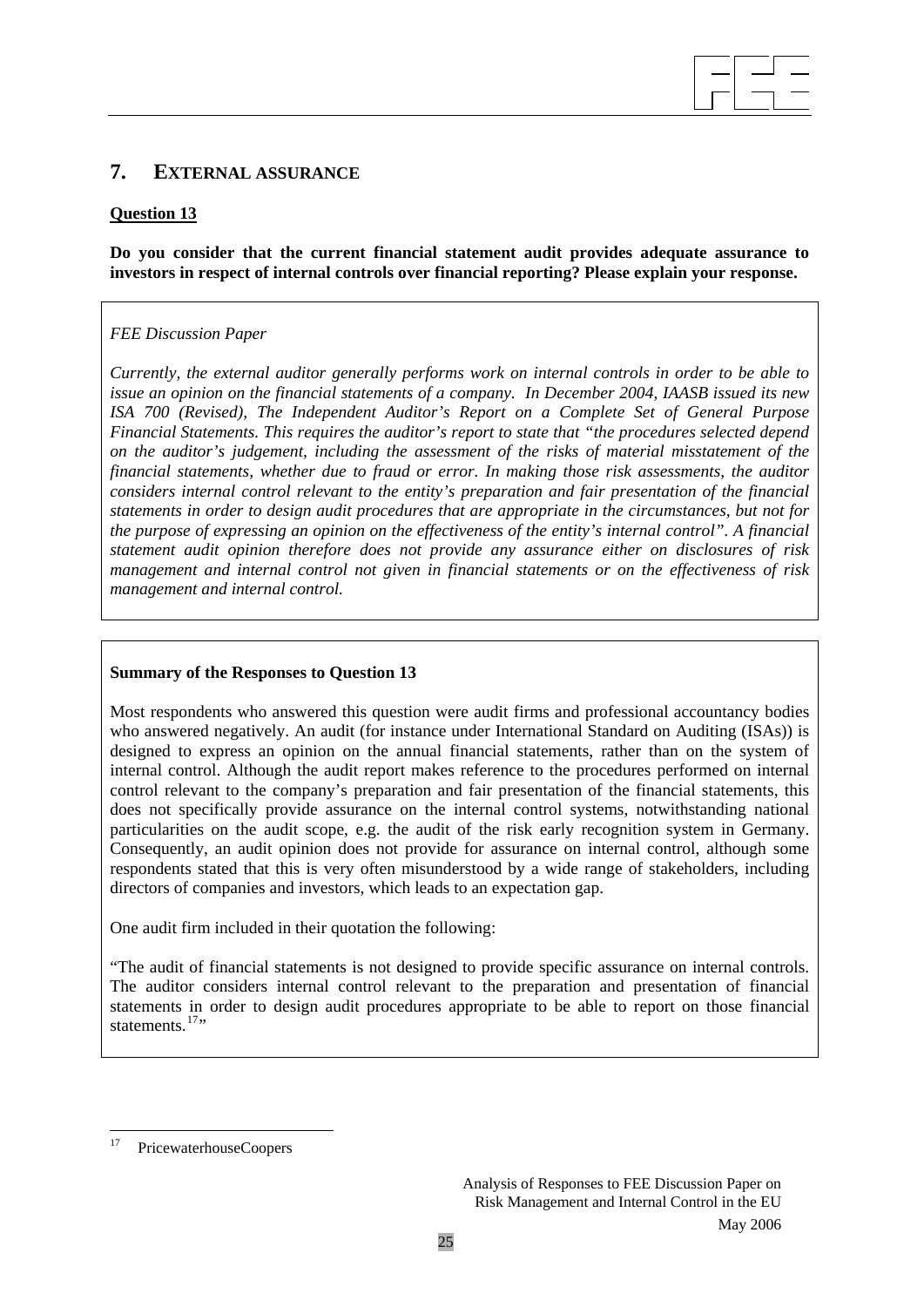A number of respondents also pointed out that there is no difference between substantive "audit" procedures performed by management or by external auditors in respect of internal control systems and their effectiveness.

Some respondents also commented on the existing communication issues and differences. There is some communication by external auditors to those charged with governance and management of the company, which results in some degree of "assurance" to them on internal control systems, but there is no such communication to investors. This communication issue results in the expectation gap as noted above.

#### *FEE Conclusion*

*Most respondents confirmed that currently an audit is designed to express an opinion on the financial statements and is not directed at providing separate assurance on internal control over financial reporting, notwithstanding national particularities on the audit scope.* 

#### **Question 14**

**Should new disclosures related to risk management and internal control be subject to external assurance? If so, why, and should this be as part of an integrated financial statement audit as in the United States?** 

#### **Question 15**

**What do you see as the principal priorities in the possible development of new forms of assurance related to risk management and internal control?** 

#### *FEE Discussion Paper*

- *External auditors' provision of assurance services in respect of risk management and internal control cannot exceed the responsibilities assumed by those charged with governance.*
- *Auditors should initially work with those charged with governance to identify useful forms of private assurance reporting on risk management and internal control.*
- *In line with FEE's proposed formalisation of the requirement to maintain accounting records that support financial information, auditors carrying out a statutory financial statement audit should be able to conclude from the audit of the financial statements that such records have been maintained.*
- *Further work should be done by the auditing profession to consider how to apply International Standard on Assurance Engagements 3000 (Revised) Assurance Engagement other than Audits or Reviews of Historical Financial Information (ISAE 3000) to provide external assurance on internal control reporting separate from the financial statement audit.*
- *It is essential that auditors' liability fairly and reasonably relates to the consequences of unsatisfactory audit and assurance performance.*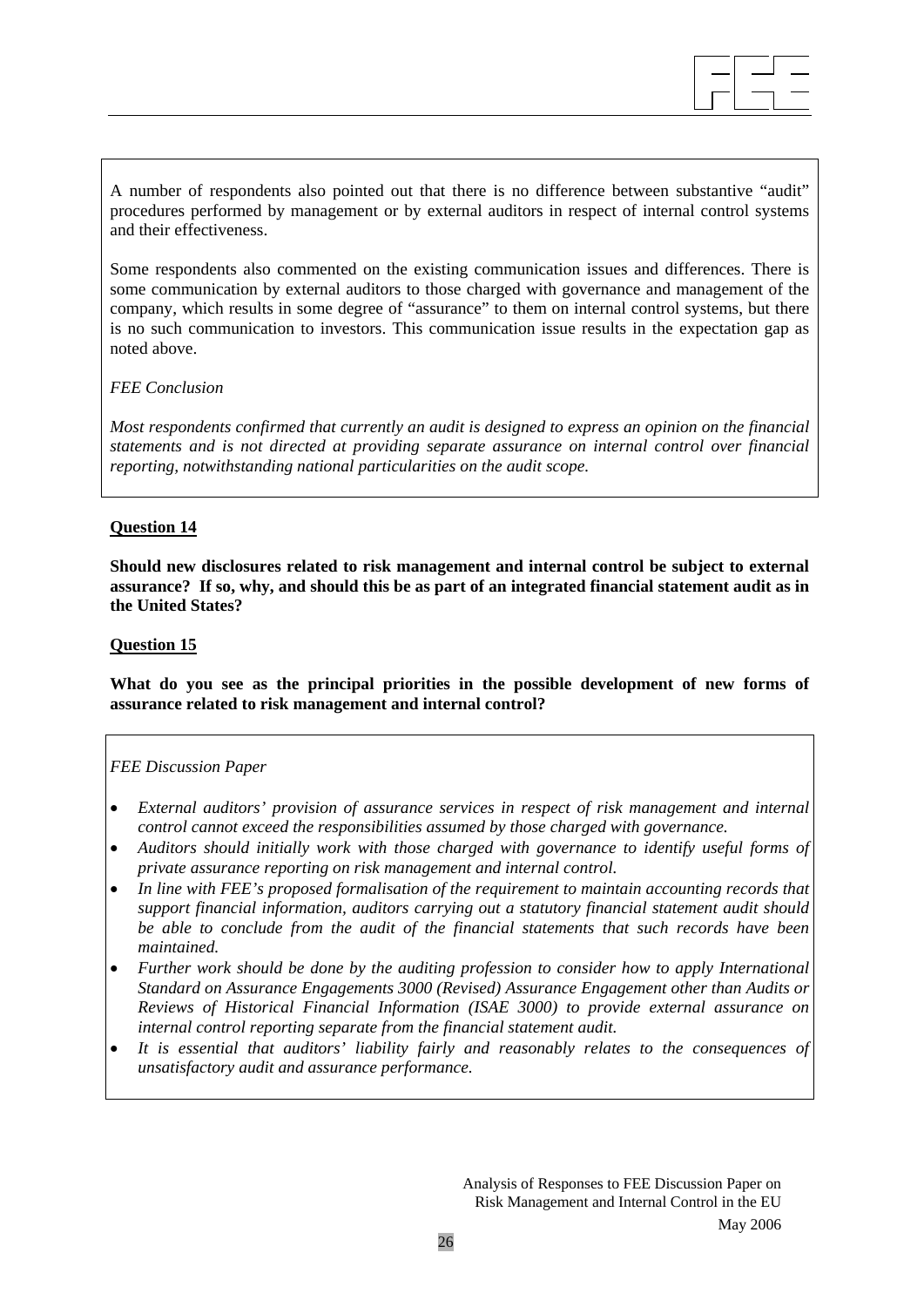Respondents did not give positive answers to this question and some advocated strongly against the integrated audit approach. A number of respondents pointed out that if Europe would go in the direction of the Sarbanes-Oxley Act, Section 404, which no respondent would support, then an integrated audit would be inevitable.

 $\overline{\phantom{a}}$  $\overline{\phantom{a}}$  $\overline{\phantom{a}}$ 

Other respondents did not support the integrated audit approach, as clarified in the following quotation:

"We believe that the development of assurance on disclosures related to risk management and internal control should mirror the implementation of such disclosures, and that there is merit in encouraging companies to voluntarily request limited assurance on entity-wide internal control, without mandating assurance or forcing it to be as detailed as that envisaged by PCAOB Auditing Standard  $2^{18}$  $2^{18}$  $2^{18}$ ."

Some respondents were of the opinion that assurance should not be provided by external auditors but provided by the company's non-executive directors:

"I do not think there are external bodies that can give assurance at this time as neither auditors or regulators have either the training or experience to do so. In addition, the diversity of businesses may make external assurance impossible. My belief is we should look to the Non-Executive Directors for these assurances and they should "sign off" on a statement on risk management<sup>[19](#page-26-1)</sup>."

*FEE Conclusion* 

*Respondents were not supportive of the integrated audit concept.* 

#### **Summary of the Responses to Question 15**

Respondents made a variety of suggestions as far as the principal priorities in the possible development of a new form of assurance related to risk management and internal control are concerned.

One respondent was of the view that in view of the huge amount of new rules and regulations which were imposed on companies over the last few years "a period of calm" is now required.

Some respondents were of the view that the likely costs and benefits of assurance should be considered. Other respondents strongly supported the further development of ISAE 3000 to provide external assurance on internal control reporting separate from the financial statement audit.

<span id="page-26-0"></span><sup>18</sup> <sup>18</sup> Deloitte Touche Tohmatsu

<span id="page-26-1"></span>Aon Limited (UK)